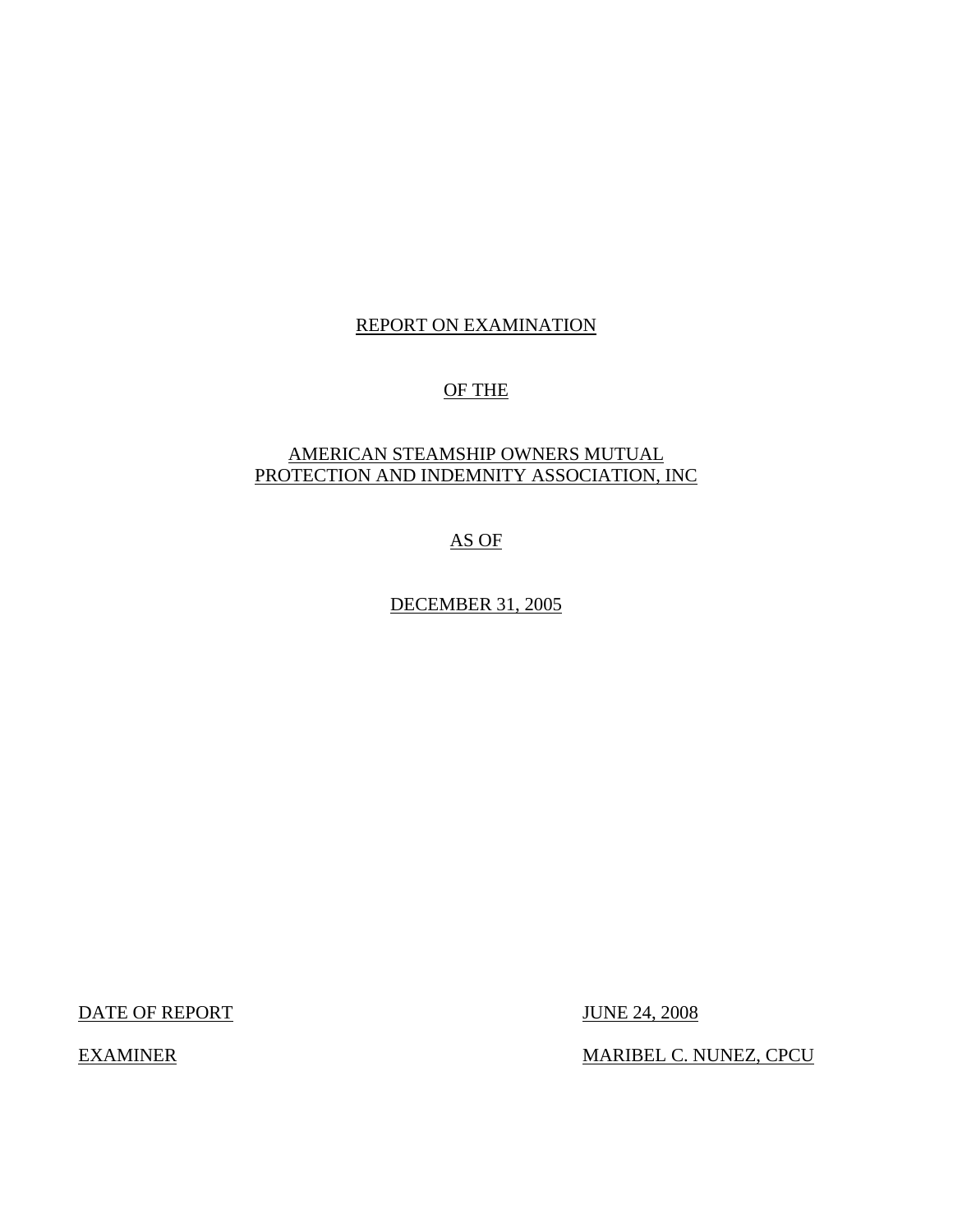# TABLE OF CONTENTS

### ITEM NO. PAGE NO.

| $\mathbf{1}$ | Scope of examination                                                                                                                                             | $\overline{2}$                |
|--------------|------------------------------------------------------------------------------------------------------------------------------------------------------------------|-------------------------------|
| 2.           | Description of Association                                                                                                                                       | 3                             |
|              | A. Management<br>B. Territory and plan of operation<br>C. Reinsurance<br>D. Abandoned Property Law<br>E. Significant operating ratios<br>F. Accounts and records | 3<br>6<br>7<br>13<br>14<br>15 |
| 3.           | <b>Financial statements</b>                                                                                                                                      | 17                            |
|              | A. Balance sheet<br>B. Underwriting and investment exhibit                                                                                                       | 17<br>19                      |
| 4.           | Uncollected premiums and agents' balances in the course of<br>collection                                                                                         | 21                            |
| 5.           | Future assessments up to the difference in ultimate and present<br>value of losses                                                                               | 21                            |
| 6.           | Losses and loss adjustment expenses                                                                                                                              | 22                            |
| 7.           | Exposure to asbestos and environmental claims                                                                                                                    | 23                            |
| 8.           | Conclusions                                                                                                                                                      | 23                            |
| 9.           | Compliance with prior report on examination                                                                                                                      | 25                            |
| 10.          | Summary of comments and recommendations                                                                                                                          | 27                            |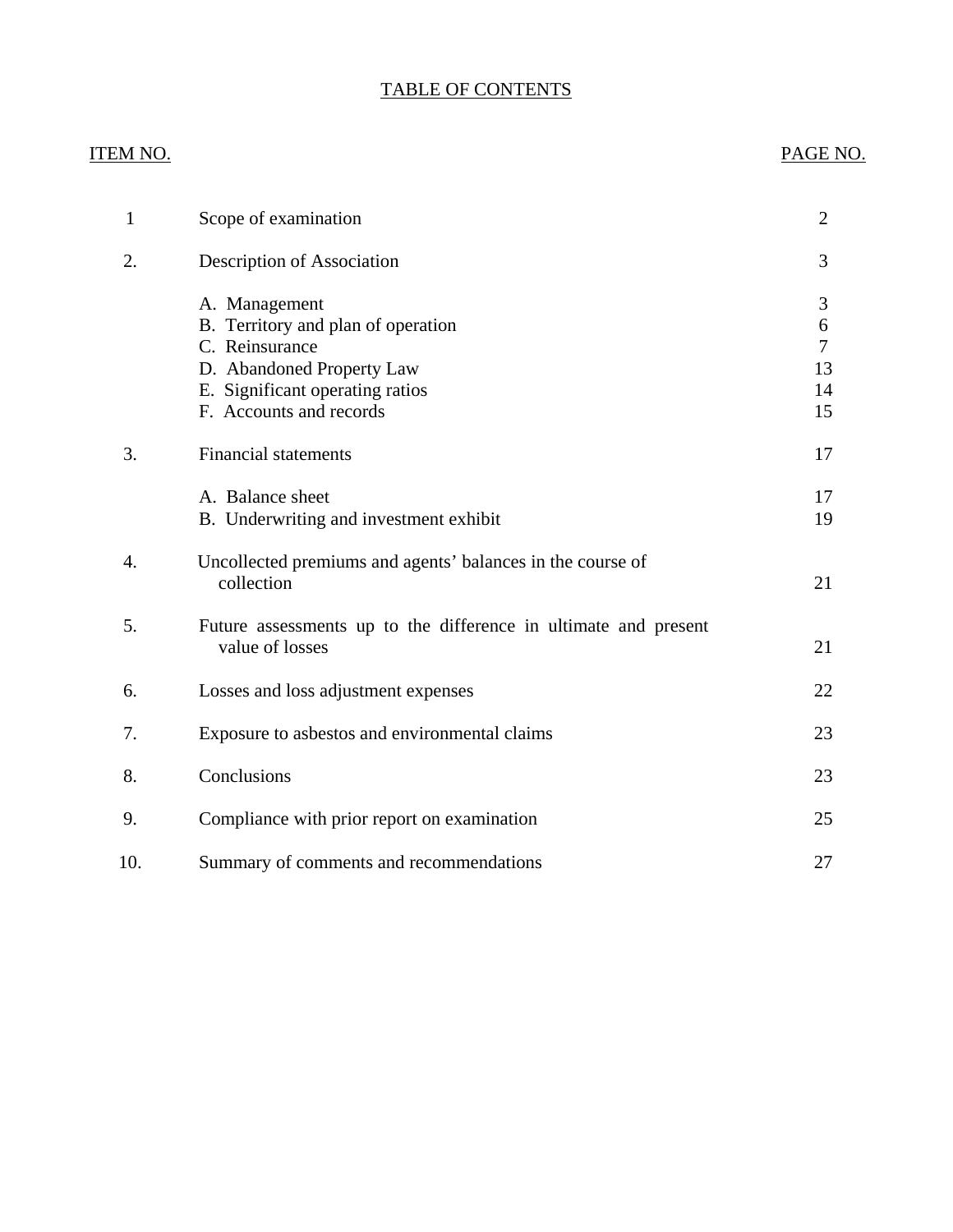

STATE OF NEW YORK INSURANCE DEPARTMENT 25 BEAVER STREET NEW YORK, NEW YORK 10004

June 24, 2008

Honorable Eric R. Dinallo Superintendent of Insurance Albany, New York 12257

Sir:

Pursuant to the requirements of the New York Insurance Law, and in compliance with the instructions contained in Appointment Number 22454 dated February 22, 2006, attached hereto, I have made an examination into the condition and affairs of the American Steamship Owners Mutual Protection and Indemnity Association, Inc. as of December 31, 2005, and submit the following report thereon.

 Wherever the designation "the Association" appears herein without qualification, it should be understood to indicate the American Steamship Owners Mutual Protection and Indemnity Association, Inc.

Wherever the term "Department" appears herein without qualification, it should be understood to mean the New York Insurance Department.

The examination was conducted at the Association's home office located at 1 Battery Park Plaza, New York, New York 10004.

This examination has determined that as of December 31, 2005, the Association's liabilities exceeded its assets in the amount of \$36,219,080, and its Department mandated minimum required surplus of \$7,500,000 was impaired in the amount of \$43,719,080. It is noted that the Association is a not for profit, assessable, mutual indemnity insurer, which allow it to assess its members additional sums if the premiums charged and interest earned on capital are not sufficient to cover the actual losses. Additionally, under the contracts issued by the Association to its members, each member agrees that it has a liability for the payment of its proportionate share of any deficiency.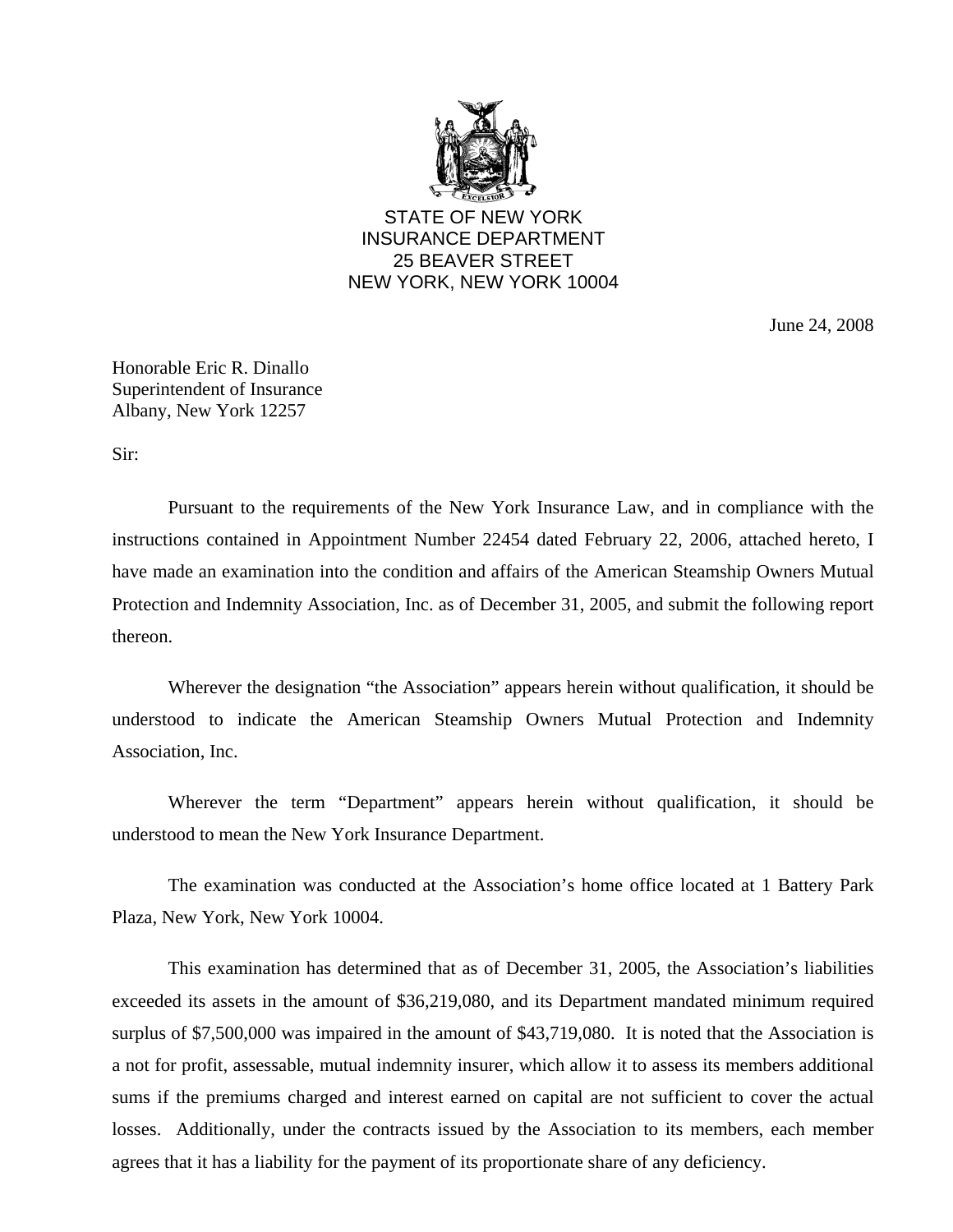<span id="page-3-0"></span>Subsequent to the examination date, the Association levied assessments against the holders of assessable policies in effect in insurance years 2005 and prior in the amount of \$39,275,944, of which \$35,331,106 was subsequently collected. The \$35,331,106 collected is \$25,115,210 more than the \$10,215,896 examination admitted asset for Future assessments up to the difference in ultimate and present value of losses.

Additionally, the examination surplus includes the disallowance of approximately \$7.7 million of uncollected premiums and agents' balances in the course of collection, which includes \$1.0 million due from members that filed for bankruptcy and \$6.7 million representing installments more than 90 days past due. It is noted that the Association took credit for these amounts by offsetting amounts owed by the Association to the members, based on its by-laws and rules of the Association, which state "the Association shall be entitled to set off any amount due to a Member against any amount due to such Member from the Association." While there is no provision in the Insurance Law or Statements of Statutory Accounting Principals which would allow for such offsets, the Department notes that the structure of the Association is unique in that losses are paid by the members and reimbursed by the Association.

#### 1. SCOPE OF EXAMINATION

The previous examination was conducted as of December 31, 2001. This examination covered the four-year period from January 1, 2002 through December 31, 2005. Transactions occurring subsequent to this period were reviewed where deemed appropriate by the examiner.

The examination comprised a verification of assets and liabilities as of December 31, 2005. The examination included a review of income, disbursements and company records deemed necessary to accomplish such analysis or verification and utilized, to the extent considered appropriate, work performed by the Association's independent certified public accountants ("CPA"). A review was also made of the following items as called for in the Examiners Handbook of the National Association of Insurance Commissioners ("NAIC"):

> History of Association Management and control Corporate records Fidelity bond and other insurance Territory and plan of operation Growth of Association Business in force by states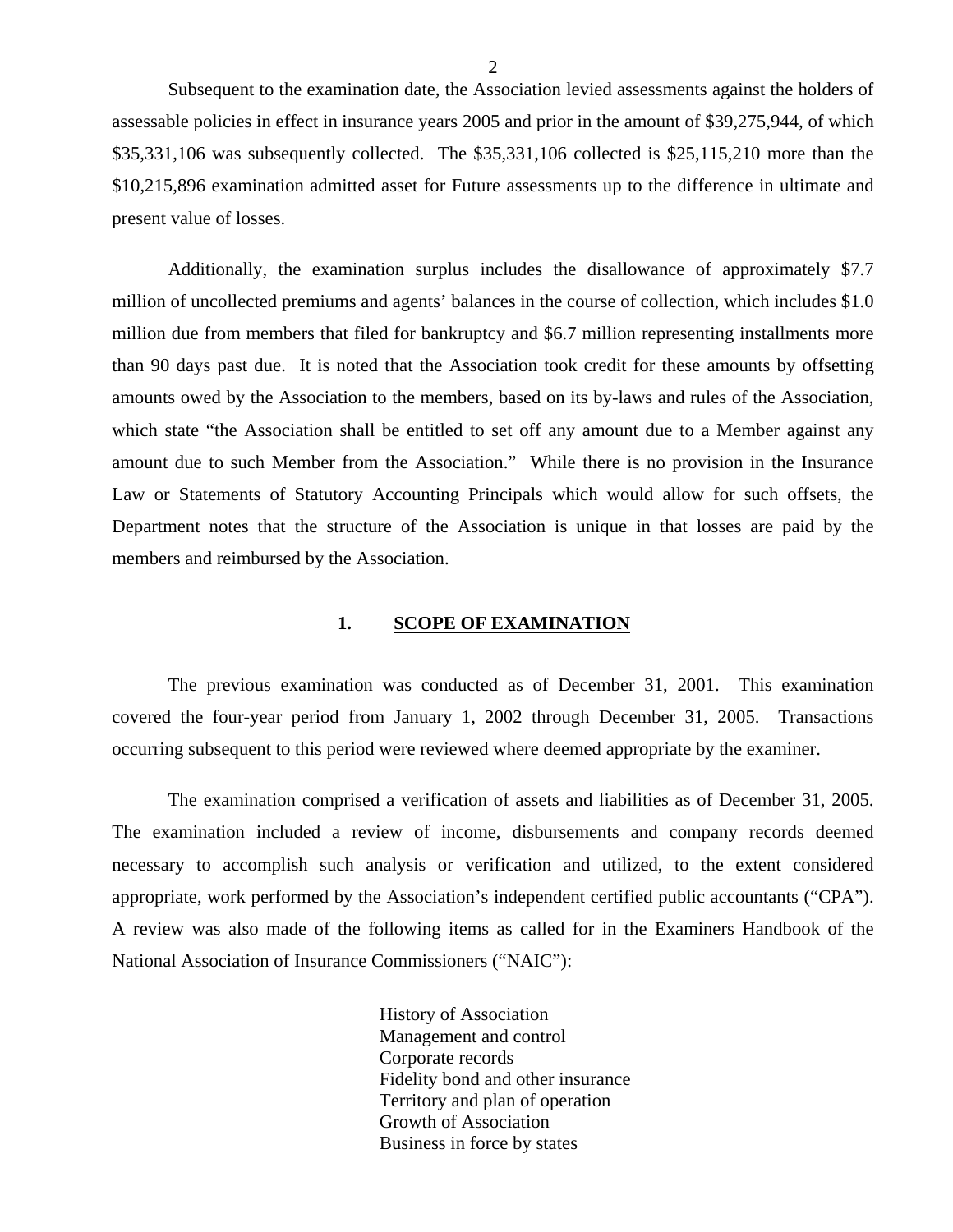Loss experience Reinsurance Accounts and records Financial statements

<span id="page-4-0"></span>A review was also made to ascertain what action was taken by the Association with regard to comments and recommendations contained in the prior report on examination.

This report on examination is confined to financial statements and comments on those matters, which involve departures from laws, regulations or rules, or which are deemed to require explanation or description.

### **2. DESCRIPTION OF ASSOCIATION**

American Steamship Owners Mutual Protection and Indemnity Association, Inc. was incorporated under the laws of the State of New York on February 14, 1917. It became licensed and commenced business on February 20, 1917.

The Association is a mutual protection and indemnity insurance club and is a member of the International Group of Protection and Indemnity Clubs ("International Group" or "Pool"), a collection of thirteen mutual insurance associations which together provide protection and indemnity insurance for approximately 90% of all world shipping. The Association operates as a mutual marine insurance company and, as such, all policyholders are members. Initially, all policies issued were assessable, which required that such policyholders be subject to a contingent liability or assessment, without limit, for their proportionate share of any deficiency or impairment as provided by law and fixed in accordance with the by-laws of the Association. In 1996, the Association commenced issuing policies that were non-assessable. As of the examination date, assessable policies comprised the majority of the business in effect.

#### A. Management

Pursuant to the Association's charter and by-laws, management of the Association is vested in a board of directors consisting of not less than thirteen or more than twenty-five members. The board met five times during 2002 through 2004 calendar year and four times during 2005. At December 31, 2005, the board of directors was comprised of the following twenty-one members: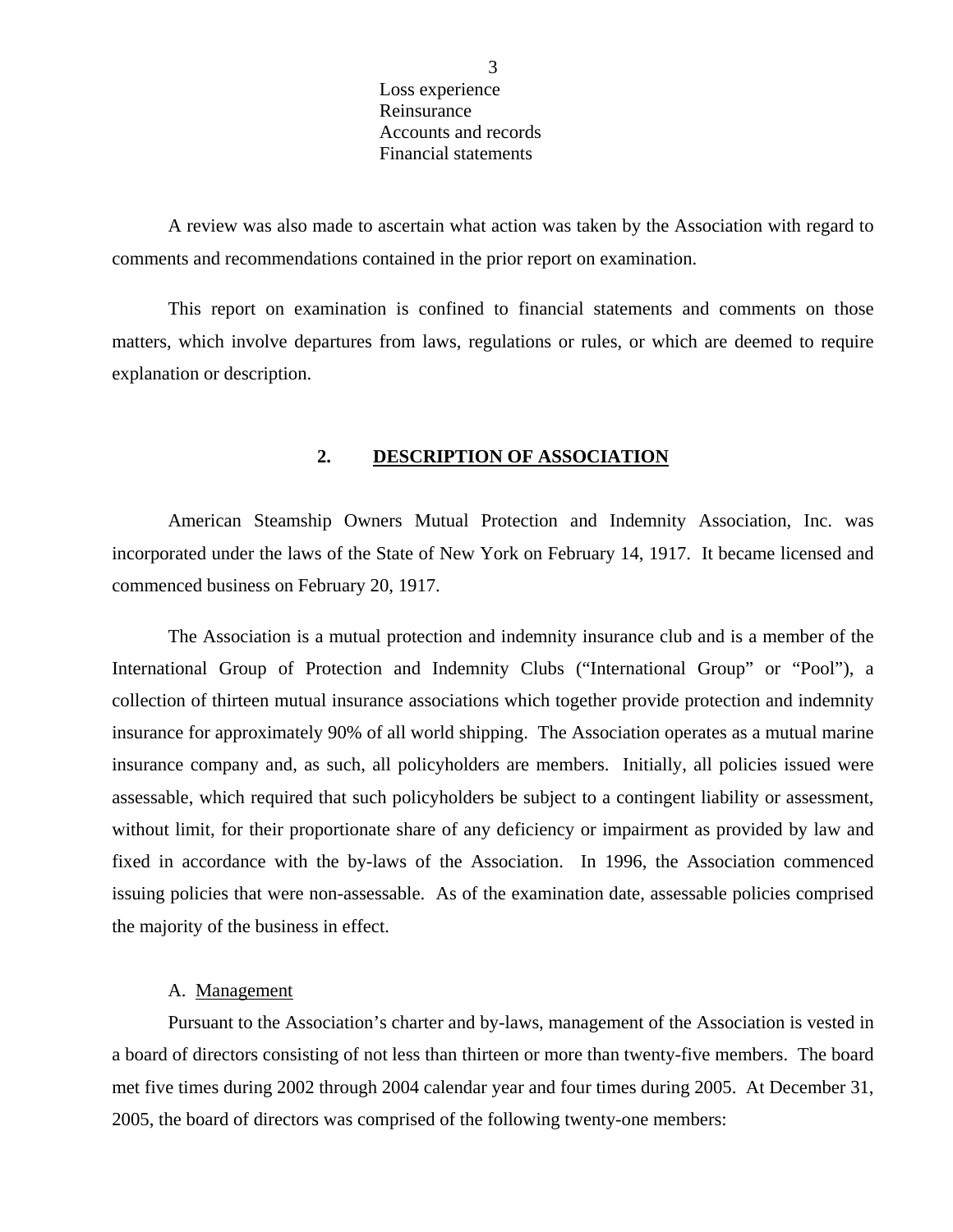#### Name and Residence

Vassilios Bacolitsas Athens, Greece

Lawrence J. Bowles New York, NY

Calvin W.S. Cheng New York, NY

Keith Denholm Great World City, Singapore

Kenneth T. Engstrom Miami, FL

Samuel A. Giberga Covington, LA

George D. Gourdomichalis Piraeus, Greece

Robert A. Guthans Mobile, AL

Chih Chien Hsu Taipei, Taiwan

Markos K. Marinakis New York, NY

Hariklia N. Moundreas Piraeus, Greece

Michael L. Murley Kilgore, TX

Martin C. Recchuite Calabasas, CA

Victor S. Restis Athens, Greece

Paul Sa New York, NY

Steven T. Scalzo Seattle, WA

#### Principal Business Affiliation

Director, Sea Pioneer Shipping Corp.

Counsel, Nourse & Bowles, LLP.

Chairman, Eastmark Associates, Inc

Commercial Director, Pacific Carriers Limited

Executive Vice-President, International Shipping Partners

Director, Hornbeck Offshore Operators, LLC

President, Free Bulkers S.A

Retired, R G Company, LLC

Managing Director, Eddie Steamship Co.

President, Marinakis Chartering Incorporated

Director, Good Faith Shipping Company S.A

Risk Manager, Martin Resource Management Corp.

Assistant Treasurer, Atlantic Richfield Co.

Director, Enterprises Shipping & Trading S.A

Managing Director, Stanships, Inc.

Chief Operating Officer Marine Resources Group, Inc.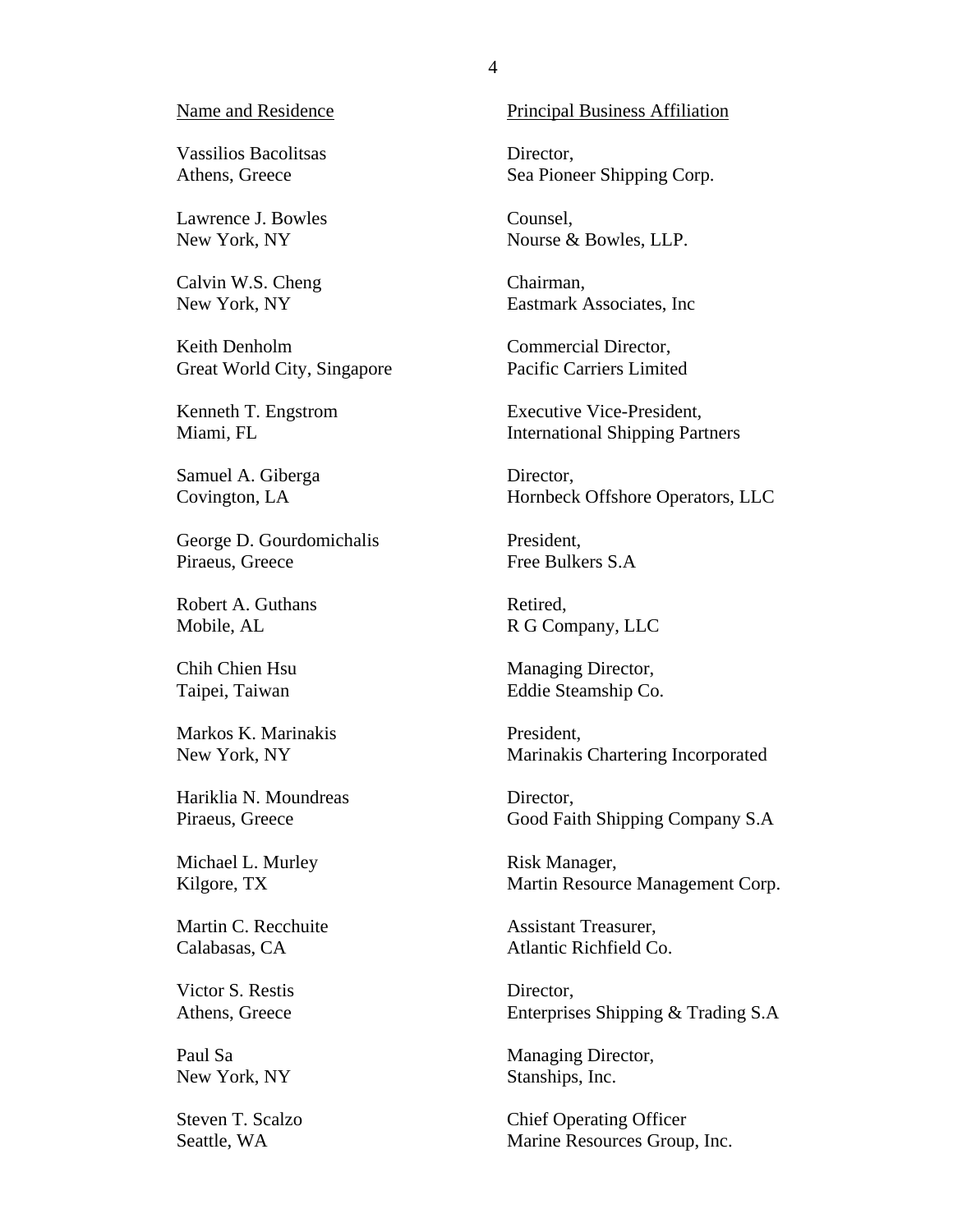| Name and Residence | <b>Principal Business Affiliation</b>     |
|--------------------|-------------------------------------------|
| James P. Sweeney   | Vice President, Operations,               |
| Stamford, CT       | Penn Maritime, Inc.                       |
| George Vakirtzis   | General Manager, Chief Financial Officer, |
| Piraeus, Greece    | Polembros Shipping Limited                |
| Jonathan C. Wales  | Chief Financial Officer,                  |
| East Boston, MA    | <b>Reinauer Transportation Company</b>    |
| J. Arnorld Witte   | President – Chief Executive Officer,      |
| Hillside, NJ       | Donjon Marine Co., Inc.                   |
| Servet Yardimci    | Vice Chairman,                            |
| Istanbul, Turkey   | Moliva Shipping Incorporated              |

5

A review of the minutes of the board of directors' meetings held during the examination period indicated that the meetings were generally well attended with the exception of Hariklia N. Moundreas, Servet Yardimci and Victor S. Restis, each of whom attended less than 50% of the meetings for which they were eligible to attend.

Members of the board have a fiduciary responsibility and must evince an ongoing interest in the affairs of the insurer. It is essential that board members attend meetings consistently and set forth their views on relevant matters so that the board may reach appropriate decisions. Individuals who fail to attend at least one-half of the regular meetings do not fulfill such criteria.

It is recommended that board members who are unable or unwilling to attend meetings consistently should resign or be replaced. It is noted that Victor Restis was replaced by Katia Restis in 2006.

A review of the minutes of the board of directors revealed that each member of the board of directors was not furnished a copy of the prior report on examination pursuant to Section 312(b) of the New York Insurance Law.

It is recommended that the Association present the report on examination to its board of directors and each such member shall sign a statement, which shall be retained in the insurer's files confirming that such member has received and read such report pursuant to Section 312(b) of the New York Insurance Law.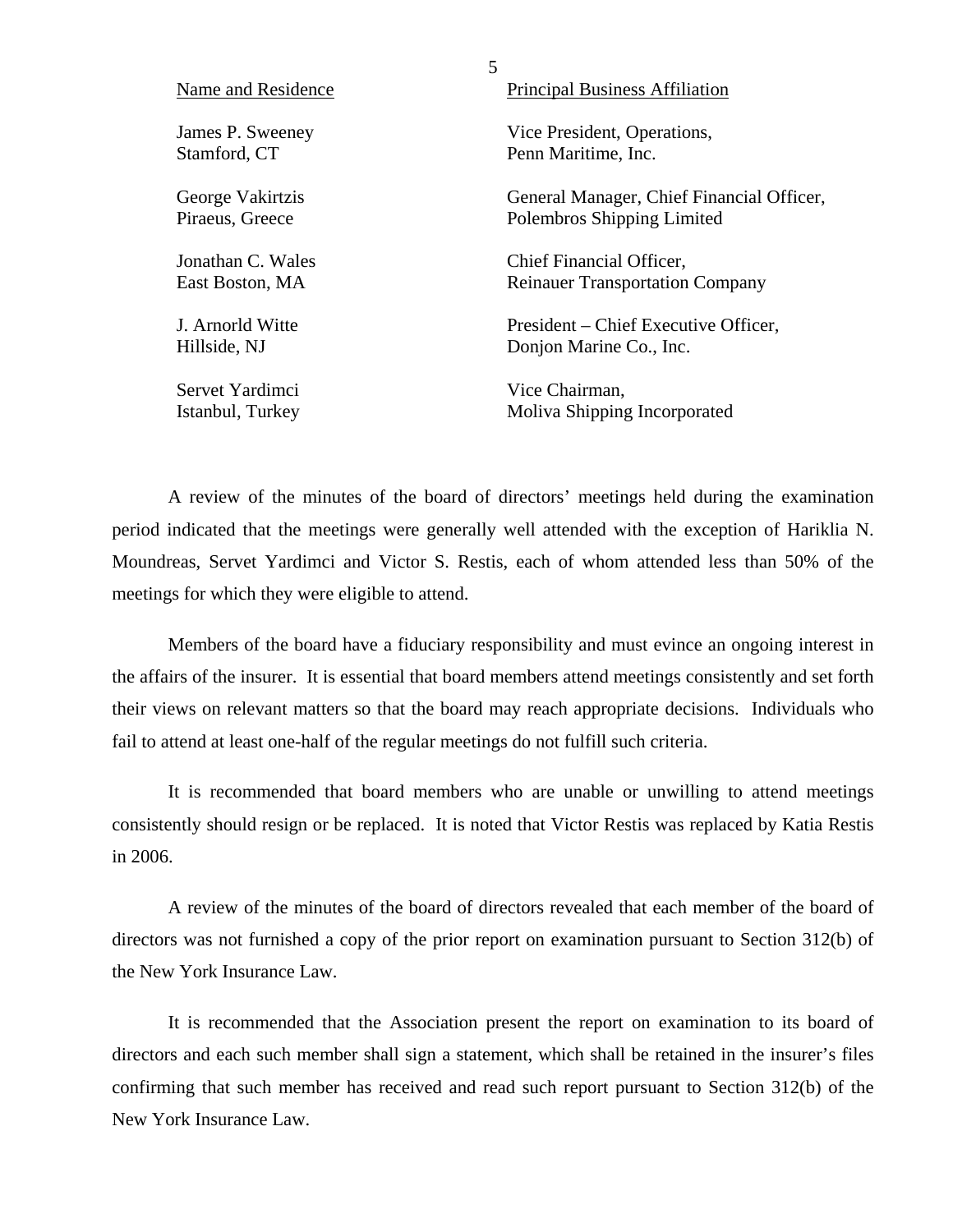The Association is managed by Shipowners Claims Bureau Inc. ("SCB"), whereby SCB provides administrative, underwriting, accounting and claims processing services to the Association for an annual fee. On December 28, 2001, the Association purchased the outstanding capital stock of SCB from Marsh USA, Inc. for consideration of \$1,500,000 (\$750,000 payable upon execution and the remainder payable on December 28, 2002). On the date of purchase, SCB contributed the net book value of its fixed asset (\$750,000) to the Association as a return of capital. Also, on December 28, 2001, the Association sold its interest in SCB to Eagle Ocean Management, LLC ("EOM"). The shareholders of EOM consist exclusively of members of SCB's management staff. No gain or loss was reported as a result of these transactions. However, the Association maintained a promissory note receivable from EOM totaling \$253,431 in satisfaction of the sale price during 2005. This note receivable was completely fulfilled during the last quarter of 2006.

As of December 31, 2005, the principal officers of the Association were as follows:

| Name                | Title                                             |
|---------------------|---------------------------------------------------|
| Joseph E. M. Hughes | Chairman/CEO – SCB, Inc., Managers $\&$ Secretary |
| Vincent Solarino    | President/COO – SCB, Inc., Managers               |

#### B. Territory and Plan of Operation

As of December 31, 2005, the Association was licensed to write business in New York State only. As of the examination date, the Association was authorized to transact the kind of insurance as defined in the following numbered paragraph of Section 1113(a) of the New York Insurance Law:

### Paragraph Line of Business

21 Marine protection and indemnity

Based on the line of business for which the Association is licensed and pursuant to the requirements of Articles 13 and 41 of the New York Insurance Law and in recognition of the Association's unusual nature and its special form of operation, the Department has specified \$7,500,000 as the minimum surplus to be maintained by the Association.

The Association provides liability coverage to domestic and international ship-owners, operators and charters, which is marketed predominately through brokers. Prior to the period under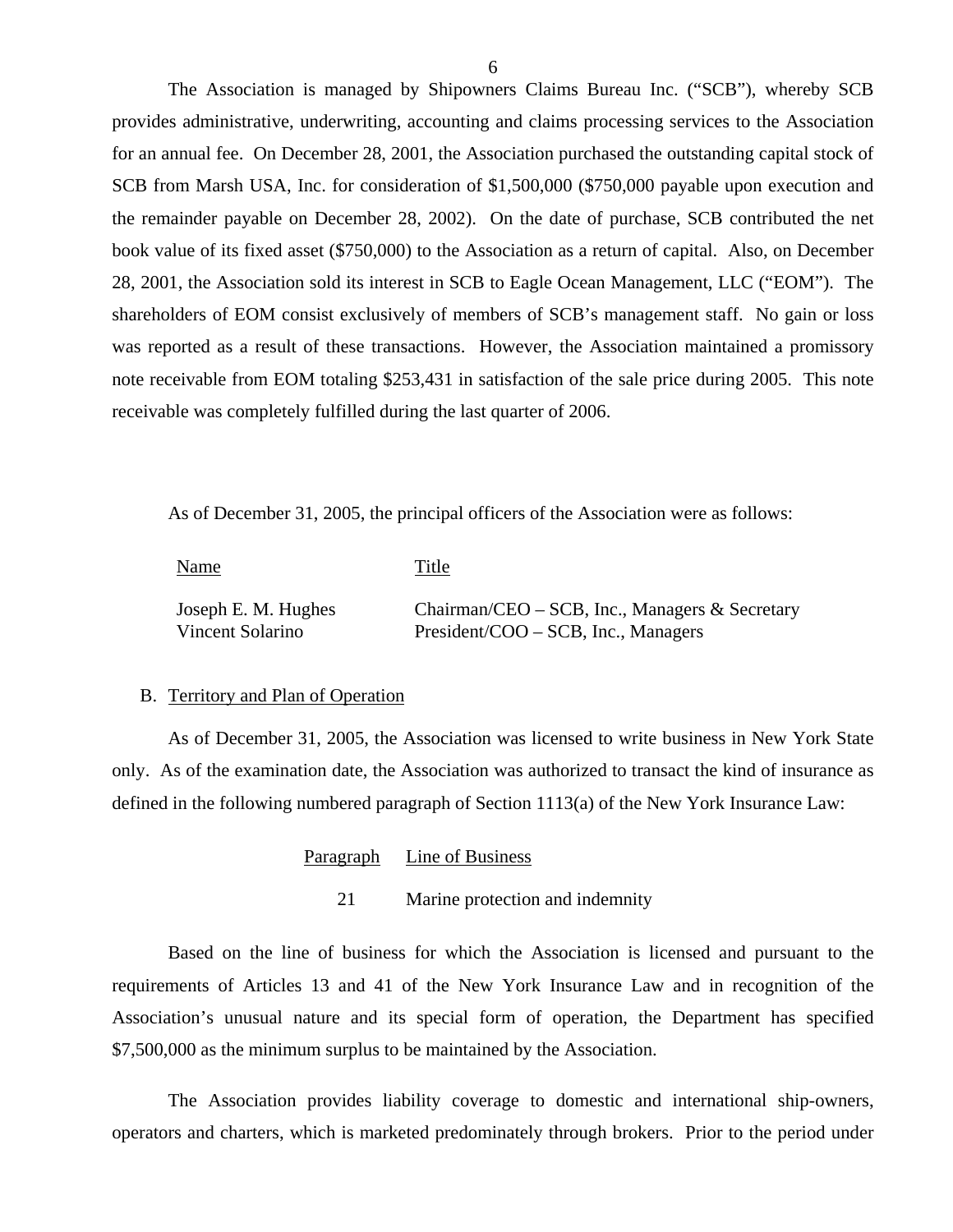<span id="page-8-0"></span>review, most of the Association's business derived from domestic members. However, during the years under examination, business from international members had increased to account for more than 70% of the Association's written tonnage.

The Association reported all premiums as being written in New York State in Schedule T of its annual statement. However, the NAIC annual statement instructions for Schedule T provides that all United States business must be allocated by state on its corresponding line number and premiums written outside the United States should be reported on line 57 (Aggregate alien and other) of Schedule T.

It is recommended that the Association report its premiums written outside the United States in line 57 of Schedule T according to the NAIC annual statement instructions.

Operations are focused on small to medium-sized shipping interests and in the United States market, roughly half of the premium volume is attributed to tug and barge operations and coastal trade.

# C. Reinsurance Assumed

The Association is a direct writer and is not a party to any assumed reinsurance agreement.

### International Group of Protection and Indemnity Clubs

Effective December 1997, the Association was accepted into the International Group, a consortium of approximately thirteen assessable mutual protection and indemnity associations that purchase excess of loss reinsurance protection for marine risks as a pool. In accordance with the terms of the agreement between the International Group and its members, the Pool self-insures itself amongst its members. The amount each member must contribute to the Pool losses is determined by the amount of tonnage each member writes in relation to the gross tonnage written. Each member is responsible for its proportional share of losses.

On February 20, 2005, the International Group incorporated Hydra Insurance Company Limited ("Hydra") as a Class 2, exempted insurer under the Bermuda Insurance Act 1978 and as a segregated account company under the Bermuda Segregated Accounts Companies Act 2000. Hydra has thirteen cells, one for each club of the International Group and was formed to reinsure its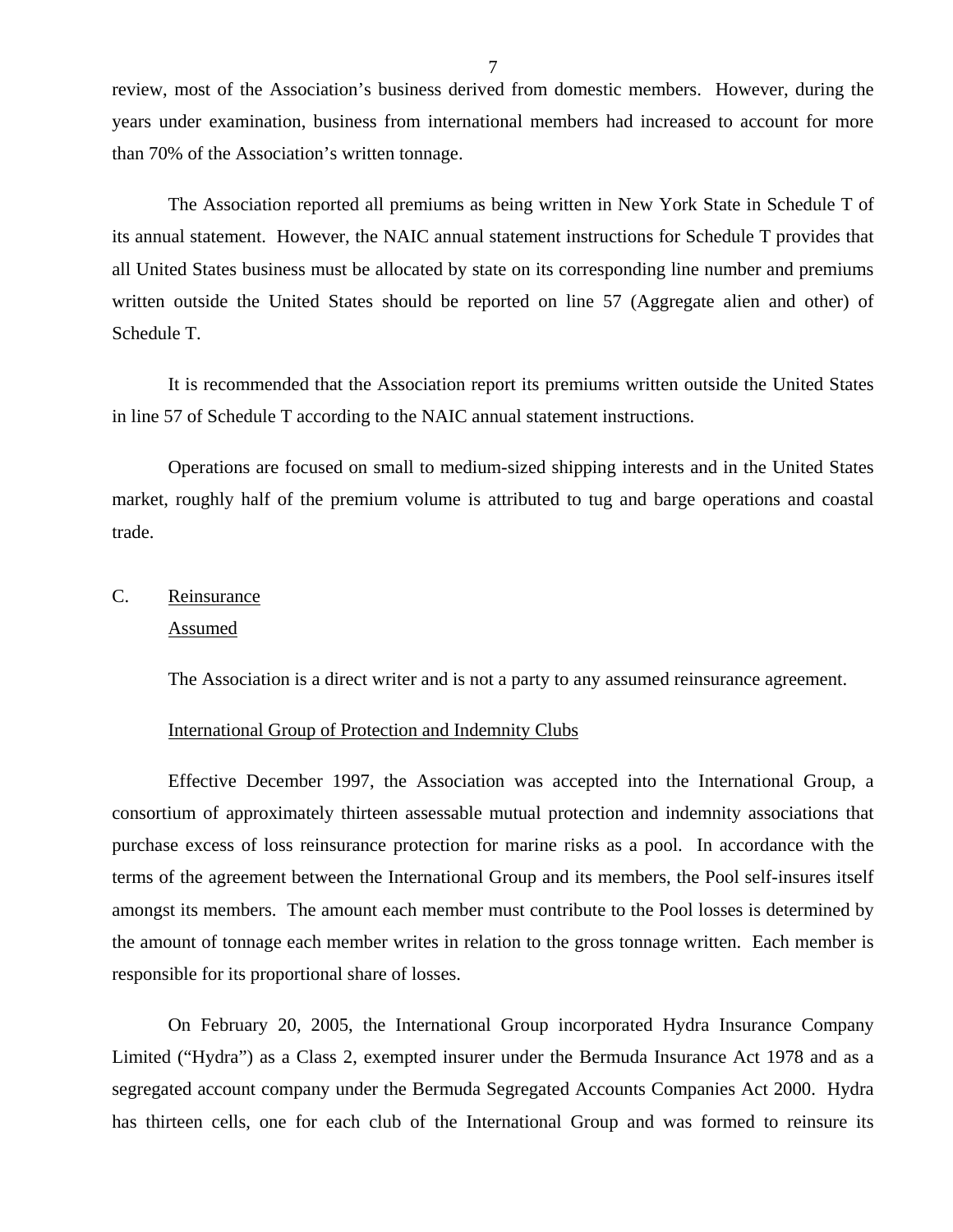exposure to claims in the upper layer of the Pool reinsurance agreement. Each Club owns approximately 7.6923% of Hydra general cell and 100% of its individual Hydra cell.

A review of the Association underwriting results revealed that it reported premiums and losses assumed from the Pool net of premiums and losses ceded to the Pool. The NAIC Accounting Practices and Procedures Manual, Statements of Statutory Accounting Principles ("SSAP") No. 63 (Underwriting Pools and Associations Including Intercompany Pools), paragraph 8 states in part:

"Underwriting results shall be accounted for on a gross basis whereby the participant's portion of premiums, losses, expenses, and other operations of the pools are recorded separately in the financial statements rather than netted against each other. Premiums and losses shall be recorded as direct, assumed, and/or ceded as applicable…A reporting entity who is a member of a pool shall record its participation in the pool as assumed business as in any other reinsurance agreement."

It is recommended that the Association account for premiums and losses assumed from and ceded to the Pool on a gross basis, rather than netted against each other, pursuant to the provisions of SSAP No. 63, paragraph 8.

Additionally, the Association reduced its provision for unauthorized reinsurance for one reinsurer by including assumed losses recoverable from that reinsurer as an "other allowable offset item" in column 10 of Schedule F – Part 5 in its 2005 annual statement.

The amount of the offset was not material and no examination change is included herein; however, it is recommended that the Association not include assumed reinsurance losses as an offset to its provision for unauthorized reinsurance in Schedule F, Part 5 of its annual statement.

### Ceded

A review of the ceded reinsurance contracts in effect during the examination period revealed that for each contract that was bound by the reinsurance intermediary, only cover notes could be provided as evidence of coverage. No other evidence was provided to ensure that the assuming insurer had agreed to assume the risk. Additionally, no written evidence was provided to manifest the reinsurance intermediary's authority to bind insurance between the assuming insurer or for the ceding insurer pursuant to Part 32.1 of Department Regulation 98.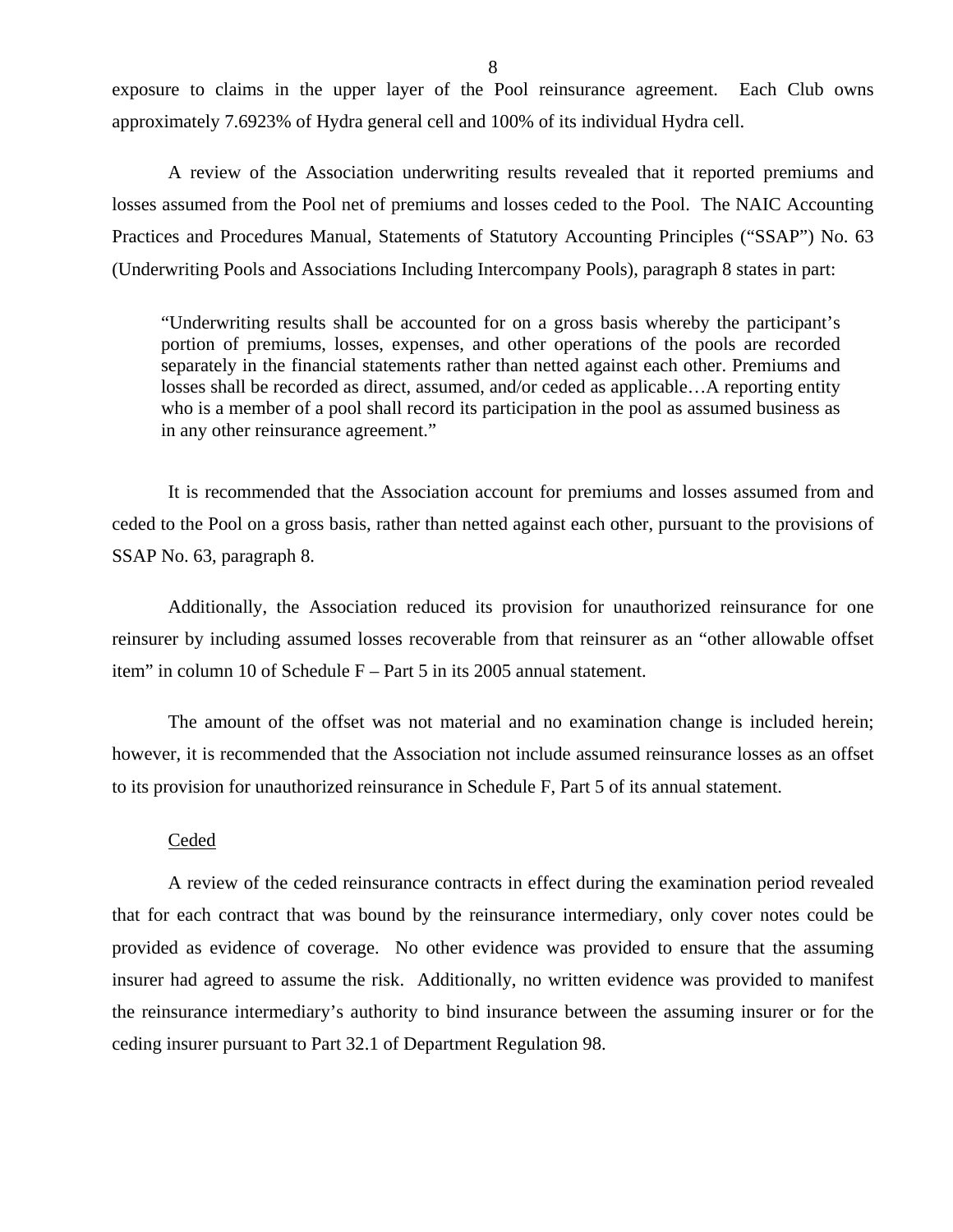It is recommended that the Association comply with Department Regulation 98 and have its reinsurance intermediary procure written evidence from the assuming insurers that they agree to the risk or that the reinsurance intermediary has the authority to bind coverage for the assuming insurer.

It was further noted that since the Association did not receive finalized signed reinsurance contracts from its reinsurance intermediaries within nine months of the annual statement as of date, pursuant to paragraph 23 of SSAP 62, it should be required to account for such reinsurance as retroactive reinsurance agreements.

It is recommended that the Association obtain finalized reinsurance contracts in accordance with the guidelines set forth in SSAP No. 62, paragraph 23.

It is recommended that where the Association does not receive finalized signed reinsurance contracts from its reinsurance intermediaries within nine months of the annual statement as of date, that it should treat such agreements as retroactive reinsurance agreements.

A review was made of the ceded reinsurance cover notes in effect during the examination period. This review revealed that several cover notes did not contain the required standard clauses, including insolvency clauses needed to meet the requirements of Section 1308(a)(2)(A)(i) and (ii) of the New York Insurance Law.

It is recommended that the Association amend its reinsurance agreements to include an insolvency clause meeting the requirement of Section 1308(a)(2)(A)(i) and (ii) of the New York Insurance Law.

The Association has structured its ceded reinsurance program to limit its maximum exposure to any one risk as follows:

| <b>Type of Contract</b>                         | Cession                                                                                                                                                                         |
|-------------------------------------------------|---------------------------------------------------------------------------------------------------------------------------------------------------------------------------------|
| Layer One<br>80% Authorized<br>20% Unauthorized | \$4,000,000 excess \$2,000,000, ultimate net loss<br>any one vessel, any one accident or occurrence<br>excess of $$8,000,000$ in the aggregate otherwise<br>recoverable hereon. |
| $Pool - Hydro$                                  |                                                                                                                                                                                 |
| <b>First Layer</b>                              | \$24,000,000 excess \$6,000,000.                                                                                                                                                |
| Second Layer                                    | \$20,000,000 excess \$30,000,000 of the first<br>general excess contract of losses in the aggregate.                                                                            |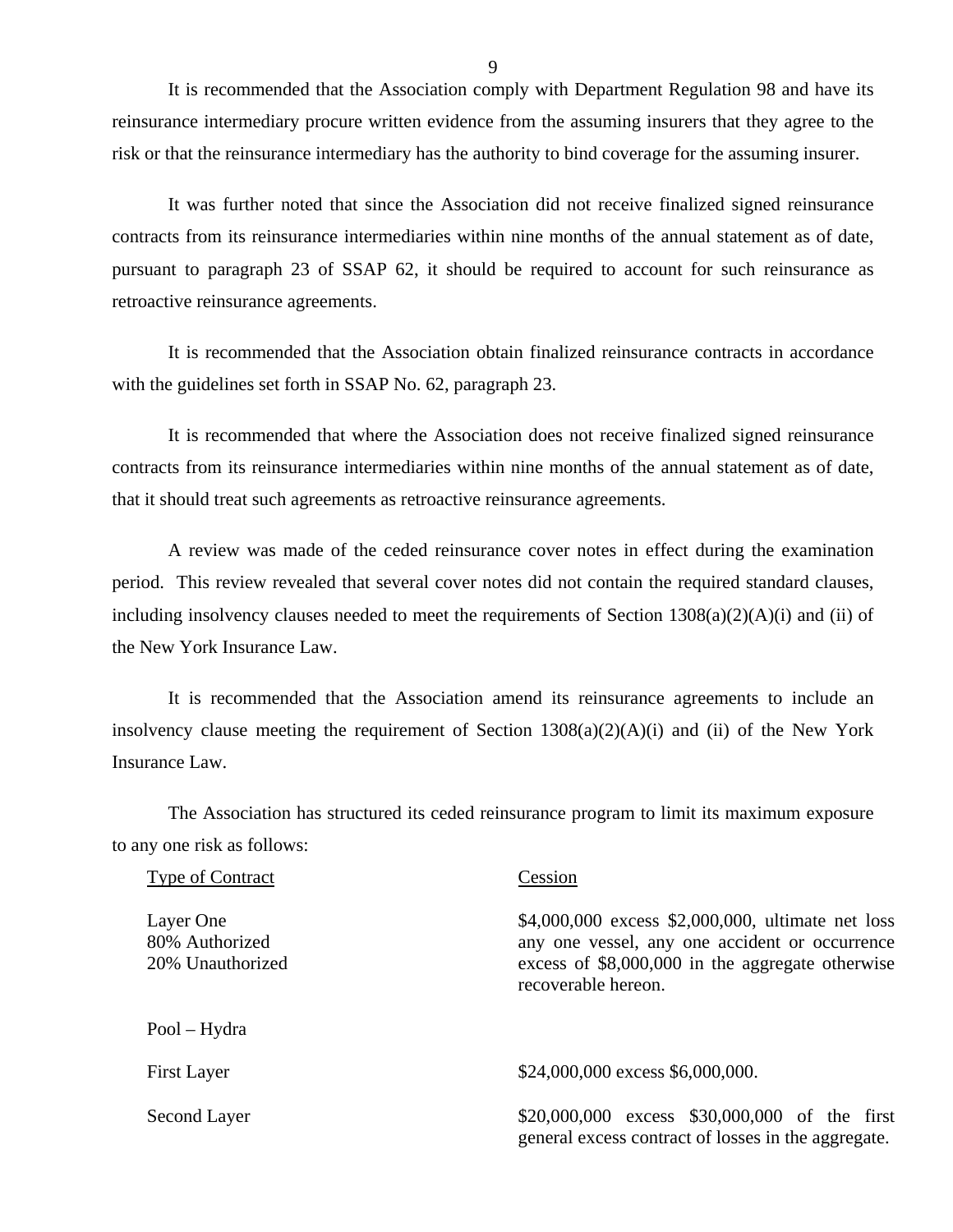Pool – General Excess Contract

First Layer 5.8% Authorized 94.2% Unauthorized

Second Layer 4% Authorized 96% Unauthorized

Third Layer 15.2% Authorized 84.8% Unauthorized

Fourth Layer 100% Unauthorized

Return Premium Protection 15% Authorized 85% Unauthorized

Salvors Liability 100% Unauthorized

### Cession

\$500,000,000 excess \$50,000,000 of any one vessel arising out of any event.

#### Oil Pollution Risk

\$500,000,000 excess \$50,000,000 as a separate limit for oil pollution risk for any one vessel, any one event.

 Charterers' entries \$300,000,000 excess \$50,000,000 any one vessel arising out of any one event as original.

The first layer of this contract is placed at only 75% with the remaining 25% being covered by HYDRA) and all other layers at 100%.

\$500,000,000 excess of \$500,000,000 any one vessel arising out of any one event.

\$500,000,000 excess \$500,000,000 as a separate limit for oil pollution risk for any one vessel, any one event.

\$1,000,000,000 excess \$500,000,000 any one vessel, any one event related to P & I claims other than oil pollution claims.

\$1,500,000,000 excess \$500,000,000 any one vessel, any one event related to P & I claims other than oil pollution claims.

First excess of amount insured: \$14,500,000 Second excess of amount insured: \$5,000,000.

To indemnify the assured for their loss of return premium under the International Group Pooling Agreement  $1<sup>st</sup>$  and  $2<sup>nd</sup>$  general excess reinsurance.

\$375,000 excess \$100,000,000 any one salvage operation.

To cover Salvors legal liability for oil pollution during work of the nature of salvage but only to pay claims. Excluding liability arising from the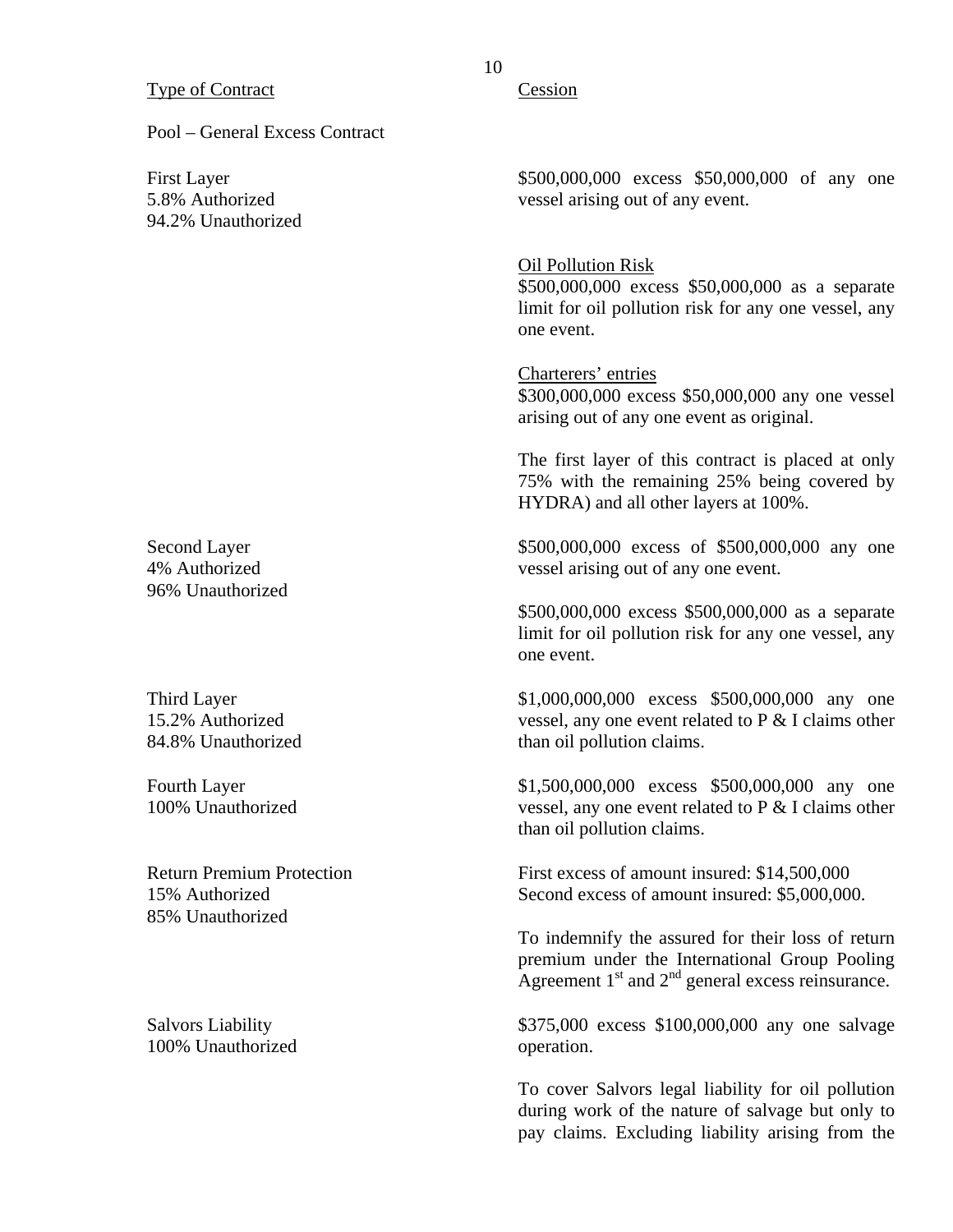### Type of Contract

War Risk 18.1% Authorized 81.9% Unauthorized

First Layer

Second Layer

Third Layer

Liability under the Paperless Trading Endorsement of the 2005 International Group Pooling Agreement.

3.6% Authorized 96.4% Unauthorized

Charterers Co-assured

7% Authorized 93% Unauthorized Cession

use of Salvors vessels covered by the vessels entry in a P & I Association.

To indemnify the assured for  $P \& I$  risks, for which cover is excluded from vessel's entry solely by reason of the War Exclusion Clause.

\$200,000,000 excess \$50,000 any one vessel, any one occurrence.

\$200,000,000 excess \$200,050,000 of any one vessel, any one occurrence.

\$100,000,000 excess \$400,050,000 any one vessel, any one occurrence.

To indemnify the assured in respect of liabilities, costs or expenses that would be recoverable under a standard poolable entry in an International Group P & I Association.

\$50,000,000 any one accident or occurrence or series or accidents or occurrences arising out of one event.

To pay claims, including all legal costs and expenses borne by the reassured consequent upon indemnifying their members for liabilities and expenses incurred as Charterers Co-assured under and owner entry for amounts in excess of the total limit of liability.

\$50,000,000 any one event, or each cargo voyage, each vessel as original.

Non-Poolable 100% Unauthorized

Section i: (A): P & I for extended Non-Poolable Tug and Barge coverage

Section i (B): P & I for Non-Poolable risks including Shipowners and/ or Carriers liability to cargo by way of deviation from the bill of landing or breach of contract. (First Layer for Non-Poolable risks: Parts A & B of Section i)

\$24,000,000 excess \$1,000,000 any one accident or occurrence.

\$24,750,000 excess \$250,000 any one accident or occurrence but never to exceed \$24,750,000 any one accident or occurrence.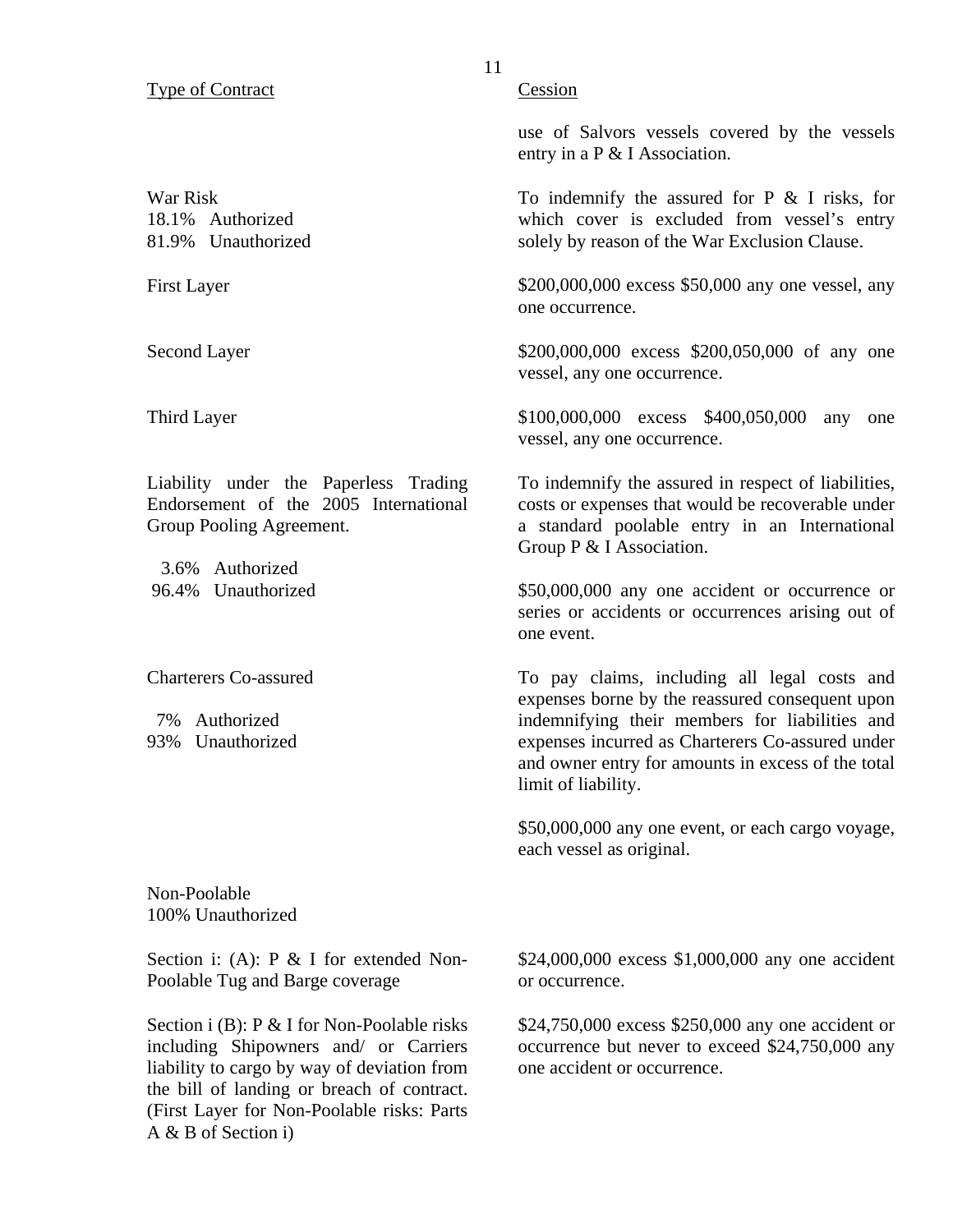| <b>Type of Contract</b>                                                                                                                                                | Cession                                                                                                                                                                                  |
|------------------------------------------------------------------------------------------------------------------------------------------------------------------------|------------------------------------------------------------------------------------------------------------------------------------------------------------------------------------------|
| Section ii: Charterers Liability for P & I<br>including liability to cargo.                                                                                            | \$24,750,000 excess \$250,000 any one accident or<br>occurrence combined single limit, which in turn<br>excess of original deductibles. This limit also<br>applies to Section iii below. |
| Section<br>Charterers<br>Liability<br>iii:<br>for<br>damage to hull. (First Layer of Charterers<br>Liability: Sections ii $&$ iii)                                     |                                                                                                                                                                                          |
| Section iv: Charterers Freight.                                                                                                                                        | \$5,000,000 excess \$250,000 any one accident or<br>occurrence, which in turn excess of original<br>deductibles.                                                                         |
| <b>Section v: Charterers Bunkers</b>                                                                                                                                   | \$1,000,000 any one accident or occurrence excess<br>of original deductibles.                                                                                                            |
| Section vi: Freight, Demurrage and<br>Defence                                                                                                                          | \$1,500,000 excess \$500,000 any one claim and in<br>the aggregate, which in turn excess original<br>deductibles.                                                                        |
| Section vii: Excess P & I for Non-<br>Poolable risks. (Second Layer of Non-<br>Poolable section)                                                                       | \$75,000,000 excess \$25,000,000 any one accident<br>or occurrence being as per Section i A and B                                                                                        |
| Section viii: Excess Charterers Liability<br>for $P \& L$ , including liability to cargo, and<br>damage to hull if required. (Second Layer<br>of Charterers Liability) | \$75,000,000 any one accident or occurrence<br>combined single limit excess of \$25,000,000 any<br>one accident or occurrence combined single limit<br>being as per Sections i & ii).    |

The Association utilizes unauthorized reinsurers to a greater degree than authorized reinsurers. Its retention level has increased since the last examination from \$500,000 in 2001 to \$2,000,000 in 2005.

#### Unauthorized Reinsurance

Letters of credits obtained by the Association to take credit for cessions to unauthorized reinsurers were reviewed for compliance with Department Regulations 133. No exceptions were noted in the letters of credit reviewed.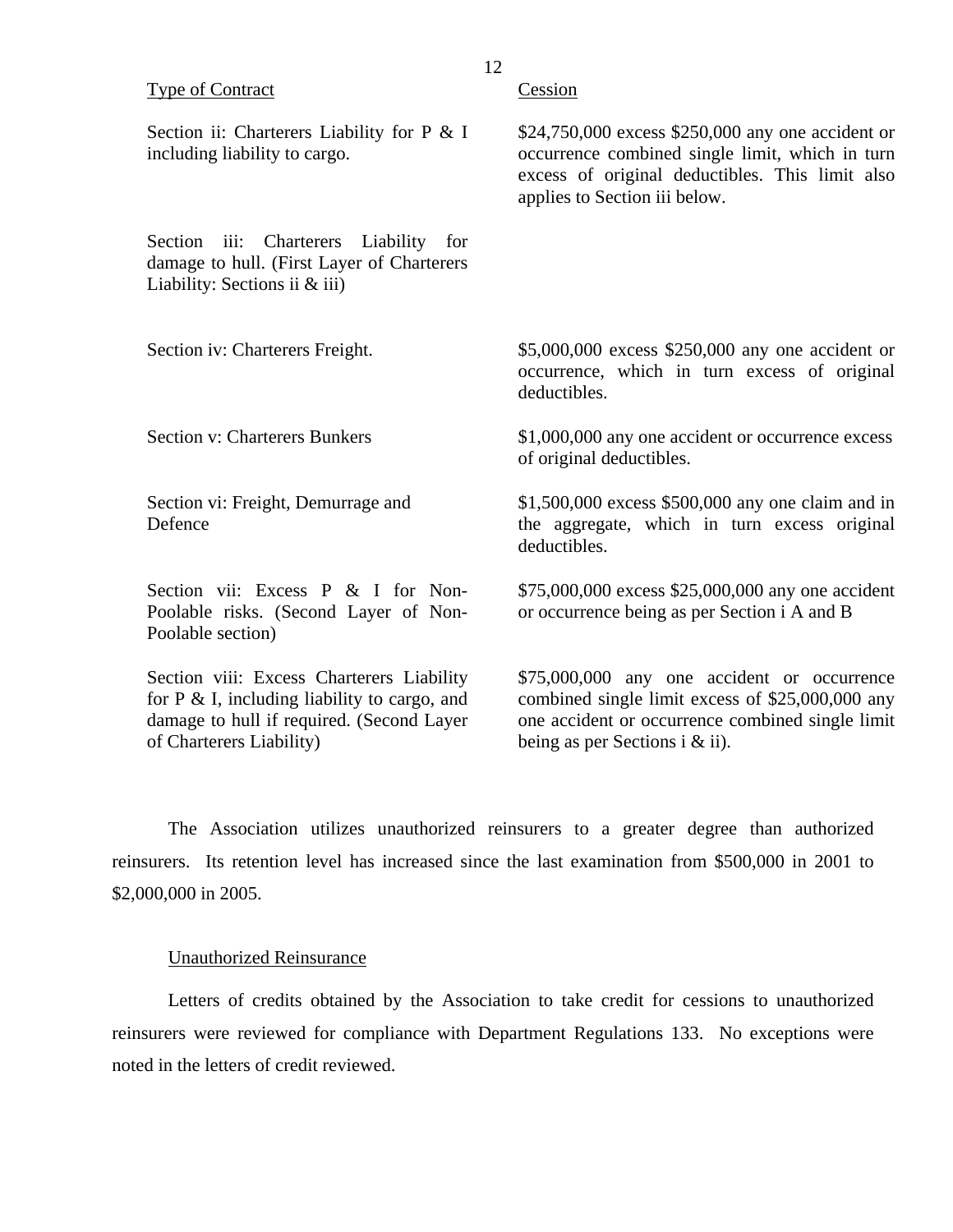<span id="page-14-0"></span>However, it was noted that the Association could not produce a few of the letters of credit utilized by it to take credit for reinsurance recoverable balances due from unauthorized reinsurers. The amounts were not material; therefore, no examination change was made. However, it is recommended that the Association retain all letters of credit that are being used by it to take credit for reinsurance recoverable balances due from unauthorized reinsurers.

The Association also reduces its provision for reinsurance pursuant to the provisions of Department Regulation 20, which allows companies to take credit for cessions to an assuming insurer not authorized in this state, provided that certain criteria are met.

Upon review, it was noted that the Association did not maintain the documentation required by Part 125.4(e)(2)(v) of Department Regulation 20, which states, in part:

"credit claimed for reinsurance recoverable under this subdivision is to be supported by proper and appropriate records maintained by the ceding company both as to the solvency of the assuming insurer and the record on which the review was based, and a record of the amount of reinsurance ceded subject to examination at any reasonable time by any person appointed to do so by the superintendent;"

The amount of credit taken by the Association pursuant to Department Regulation 20 for cessions to unauthorized reinsurers was not material; therefore, no examination change will be made. However, it is recommended that the Association maintain all of the required documentation pursuant to the provisions of Department Regulation 20 to take credit for cessions to unauthorized reinsurers.

A review of the Schedule F contained in the Association's 2006 annual statement revealed that reinsurance transactions were accurately reported. Management represented that all material ceded reinsurance agreements transfer both underwriting and timing risk as set forth in SSAP No. 62. Representations were supported by an attestation from the Association's chief executive officer pursuant to Department Circular Letter No. 8 (2005). Additionally, examination review indicated that the Association was not a party to any finite reinsurance agreements.

#### D. Abandoned Property Law

Section 1316 of the New York Abandoned Property Law provides that amounts payable to a resident of this state from a policy of insurance, if unclaimed for three years, shall be deemed to be abandoned property. Such abandoned property shall be reported to the comptroller on or before the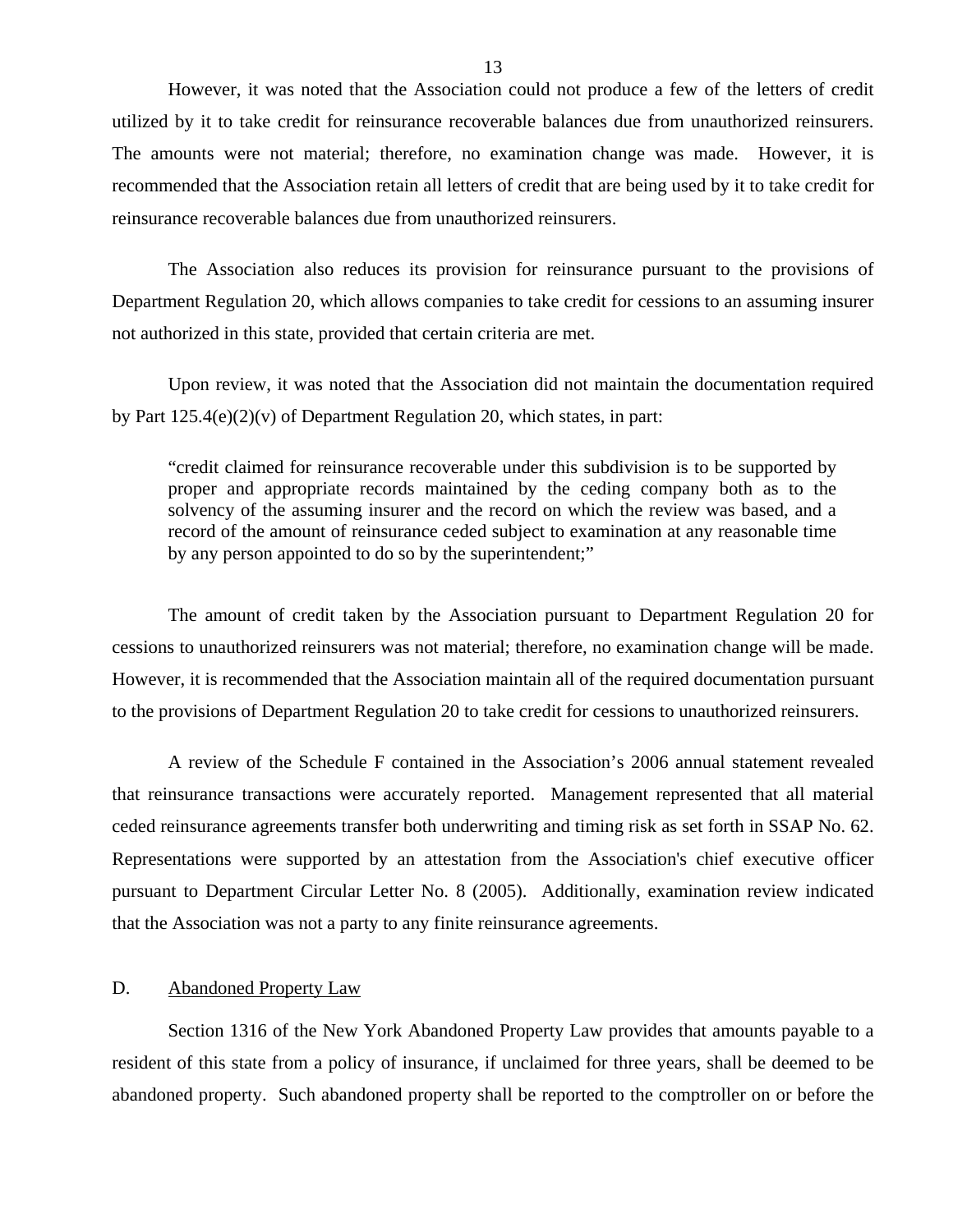first day of April each year. Such filing is required of all insurers regardless of whether or not they have any abandoned property to report.

The Association's abandoned property reports for the period of this examination were all filed on a timely basis pursuant to the provisions of Section 1316 of the New York Abandoned Property Law, except the report for the year ended 2004.

It is recommended that the Association file its abandoned property reports on a timely basis pursuant to the provisions of Section 1316 of the New York Abandoned Property Law.

### E. Significant Operating Ratios

The following ratios have been computed as of December 31, 2005, based upon the results of this examination:

| Net premium written to surplus as regards policyholders                                | 999% |
|----------------------------------------------------------------------------------------|------|
| Liabilities to liquid assets (cash and invested assets less investments in affiliates) | 150% |
| Premiums in course of collection to surplus as regards policyholders                   | 999% |

All of the above ratios fall outside the benchmark ranges set forth in NAIC's Insurance Regulatory Information System ("IRIS"). Relative to the first and third ratios, the unusual values are due to the fact that the examination determined the Association's unassigned funds to be negative. Relative to the second ratio, the unusual value was due to an underwriting loss of \$87.5 million.

The underwriting ratios presented below are on an earned/incurred basis and encompass the four-year period covered by this examination:

|                                              | Amounts       | Ratios         |
|----------------------------------------------|---------------|----------------|
| Losses and loss adjustment expenses incurred | \$413,989,780 | 100.14%        |
| Other underwriting expenses incurred         | 70,085,799    | 16.95          |
| Net underwriting loss                        | (70,666,963)  | (17.09)        |
| Premiums earned                              | \$413,408,616 | <b>100.00%</b> |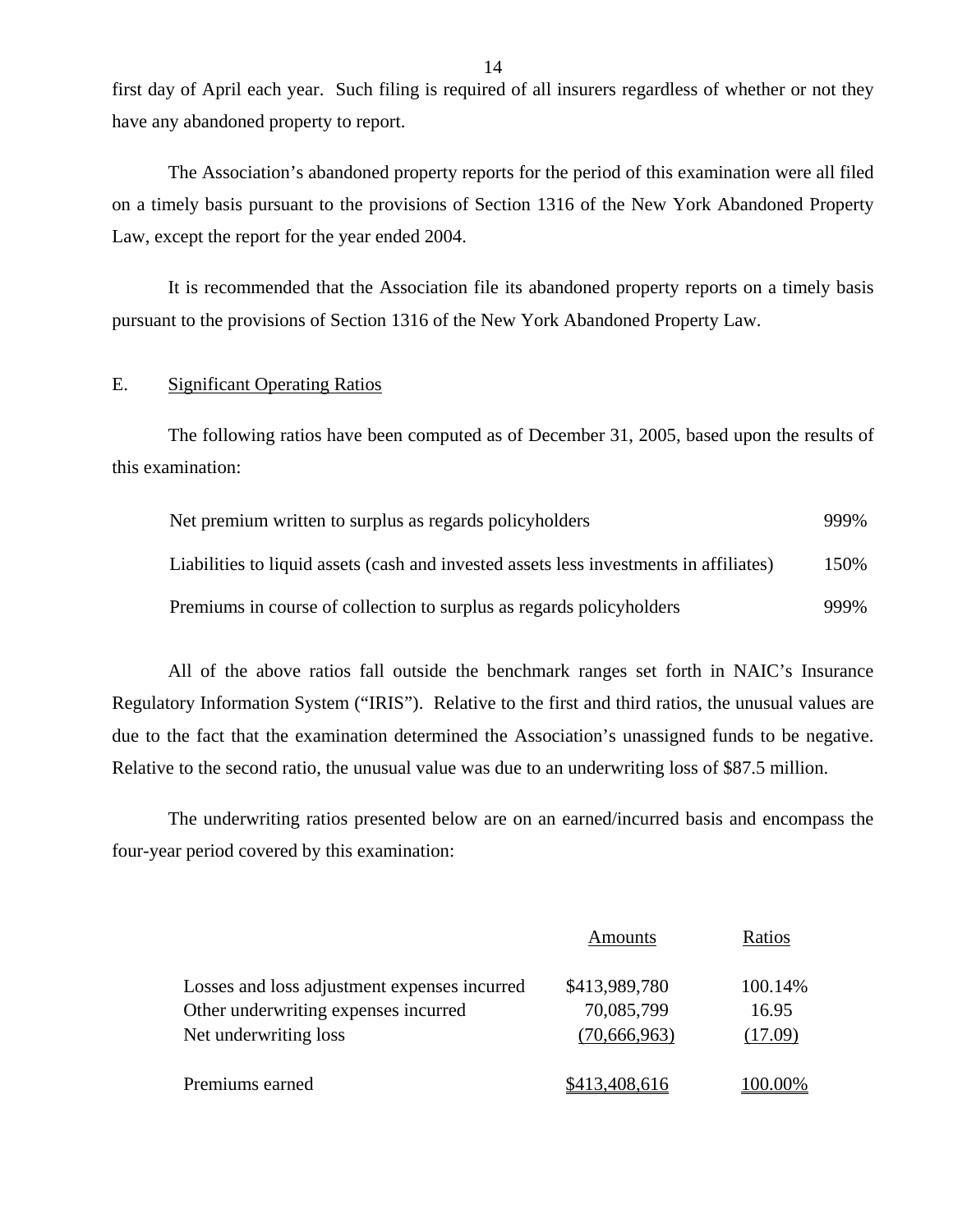### <span id="page-16-0"></span>F. Accounts and Records

#### I. Directors and Officers Policy – Regulation 110 Compliance

A review of the Association's directors and officers policy revealed that it does not contain a coinsurance percentage. According to Department Regulation 110, Part 72.4, based on the Association's admitted assets as of December 31, 2005, the directors and officers policy should carry a coinsurance percentage of .5%.

It is recommended that the Association comply with Department Regulation 110, Part 72.4 and add a coinsurance of .5% to its directors and officers policy.

#### II. CPA Contract

A review of the CPA contract for the last year under review revealed that it did not contain a provision which requires the accountant to notify the superintendent if the accountant has determined that the insurer has materially misstated its financial condition as reported to the superintendent or that the insurer does not meet minimum capital or surplus to policyholder requirements pursuant to Section 307(b)(1) of the New York State Insurance Law and Part 89.2 of Department Regulation 118.

It is recommended that the Association comply with Section 307(b)(1) of the New York Insurance Law and Part 89.2 of Department Regulation 118 regarding its CPA contract by including a provision which requires the accountant to notify the superintendent if the accountant has determined that the insurer has materially misstated its filed financial condition.

#### III. Fidelity Insurance

The Association has only one employee and it has been managed by Shipowners Claims Bureau under a management agreement. Neither the Association nor Shipowners Claims Bureau has fidelity insurance to safeguard the assets of the Association.

It is recommended that either the Association or Shipowners Claims Bureau obtain fidelity insurance to properly safeguard the Association's assets.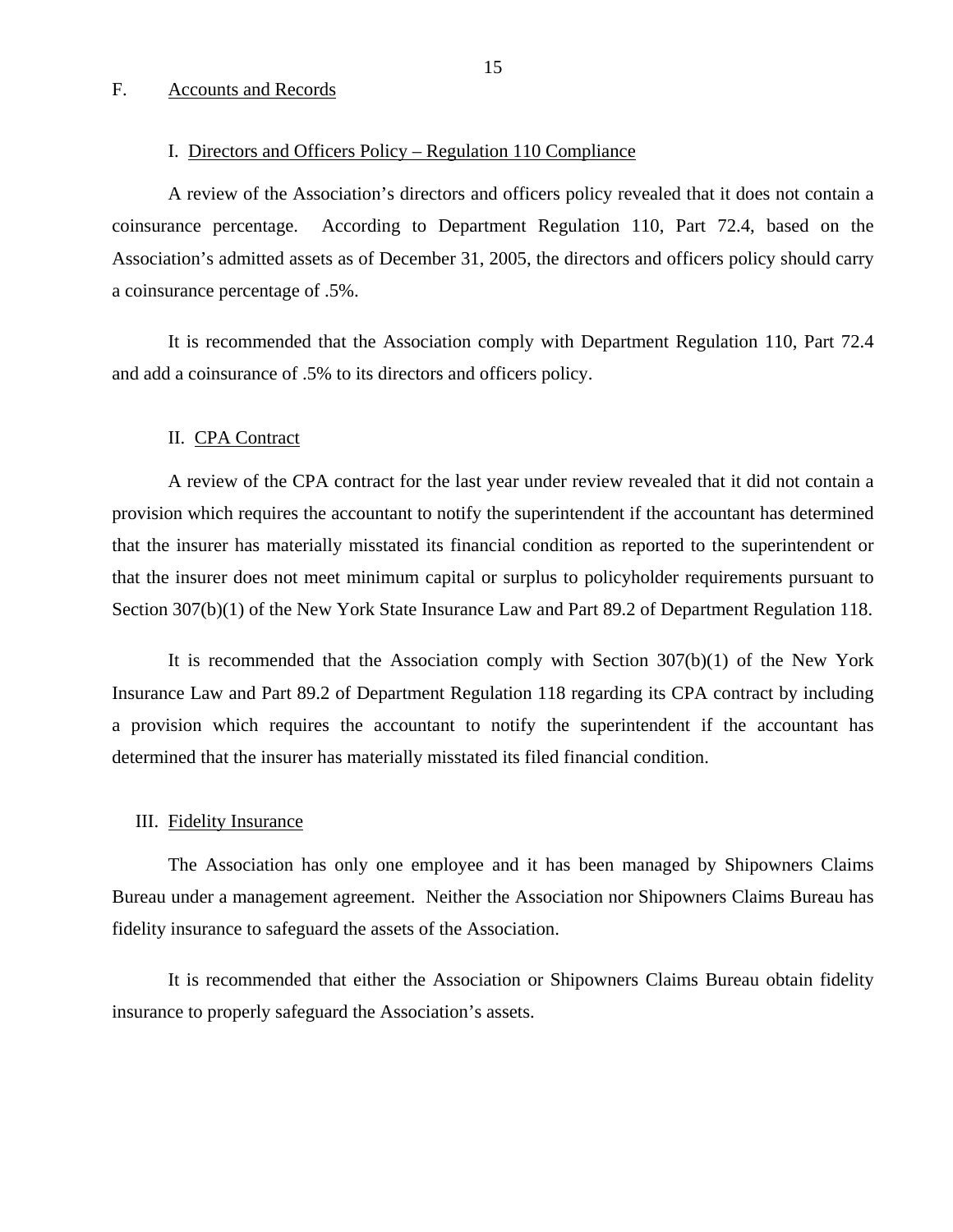IV. Reinsurance Recoverable

A review of the provision for authorized reinsurance reported in Schedule F, Part 7 of the filed annual statement revealed that the Association was carrying reinsurance recoverable balances that had been outstanding since the prior examination period. Such overdue balances are not available for the payment of losses and claims and therefore do not meet the criteria to be considered as admitted assets pursuant to the provisions of Section 1301(a)(22) of the New York Insurance Law and paragraph 2 of SSAP No. 20. Further, paragraph 56 of SSAP No. 62 requires that recoverables deemed uncollectible shall be offset against the accounts, exhibits and schedules in which they were originally recorded. The recoverable admitted as authorized reinsurance was not material; therefore, no examination change will be made.

It is recommended that the Association comply with Section  $1301(a)(22)$  of the New York Insurance Law and SSAP No. 20, paragraph 2 and non-admit those recoverable that are not available for payment of losses and claims.

It is recommended that the Association offset any recoverables deemed uncollectible against the accounts, exhibits and schedules in which they were originally recorded, pursuant to the provisions of paragraph 56 of SSAP No. 62.

#### V. Paid Loss in Suspense

It was noted during the period under review that the Association reported the depreciated value of painted art as an admitted asset under the caption "Paid loss in suspense" on Page 2 of its filed statutory annual statement. However, such tangible personal property is not allowed as an admitted asset under Section 1302(a)(5) of the New York Insurance Law. The amount was not material; therefore, no examination change will be made.

It is recommended that the Association comply with Section  $1302(a)(5)$  of the New York Insurance Law and not report tangible personal property as admitted assets.

#### VI. Conflict of Interest Statement

A review of the declaration regarding conflict of interest for the years under review revealed that several board members did not sign the declaration regarding conflict of interest.

It is recommended that each director of the Association sign a conflict of interest statement annually and disclose any conflict.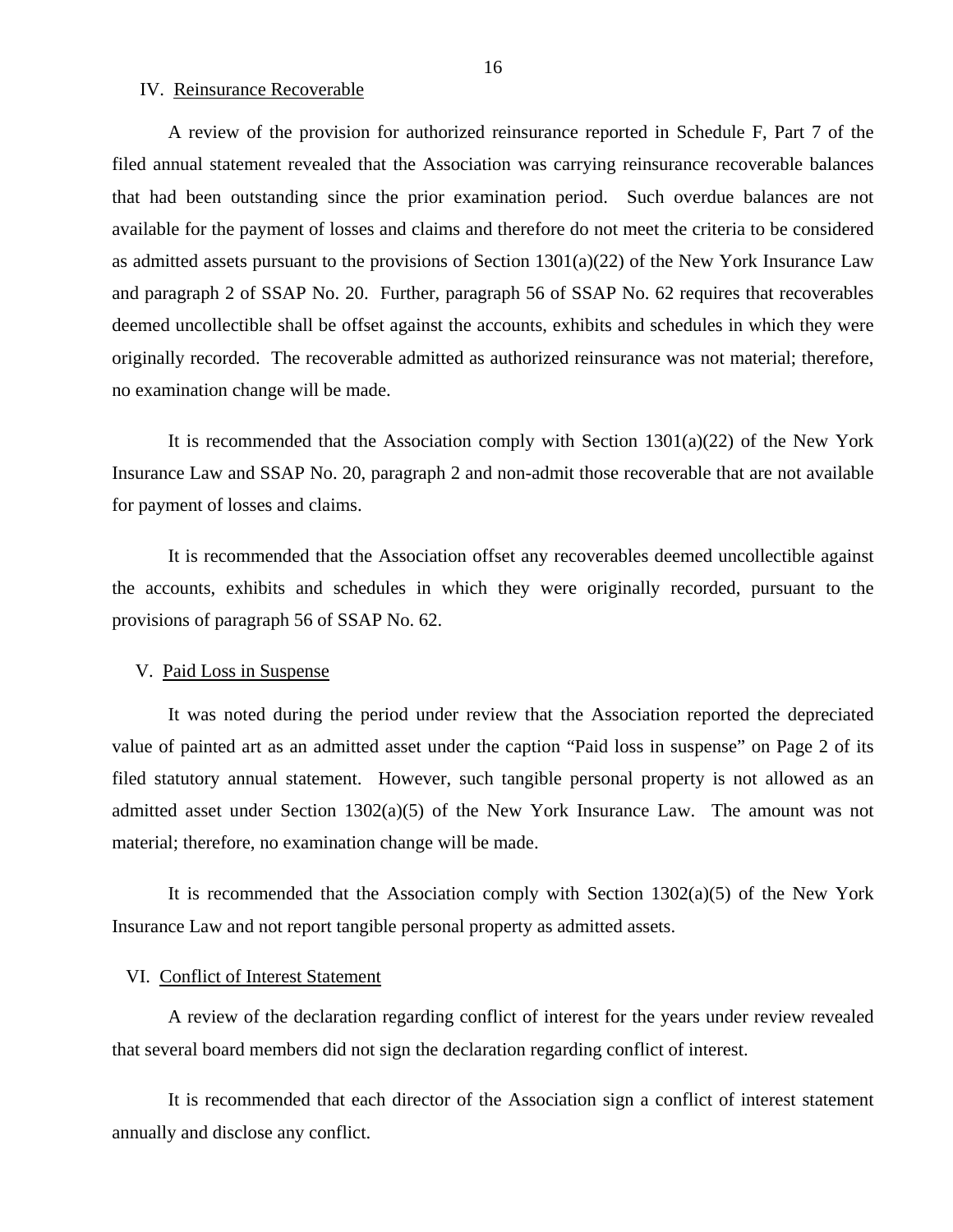# **3. FINANCIAL STATEMENTS**

## A Balance Sheet

The following shows the assets, liabilities and surplus as regards policyholders as of December 31, 2005 as determined by this examination and as reported by the Association:

|                                           |               | Examination                  |               | <b>Association</b> | Surplus          |
|-------------------------------------------|---------------|------------------------------|---------------|--------------------|------------------|
| Assets                                    |               | <b>Assets Not</b>            | Net Admitted  | Net Admitted       | Increase         |
|                                           | Assets        | <b>Admitted</b>              | <b>Assets</b> | <b>Assets</b>      | (Decrease)       |
|                                           |               |                              |               |                    |                  |
| <b>Bonds</b>                              | \$133,479,785 | $\mathbb{S}$<br>$\mathbf{0}$ | \$133,479,785 | \$133,479,785      | \$<br>$\Omega$   |
| Preferred stocks                          | 217,451       | $\theta$                     | 217,451       | 217,451            | $\Omega$         |
| Common stocks                             | 49,572,205    | $\boldsymbol{0}$             | 49,572,205    | 49,572,205         | $\Omega$         |
| Cash, cash equivalents and short-term     |               |                              |               |                    |                  |
| investments                               | 10,309,040    | $\mathbf{0}$                 | 10,309,040    | 10,309,040         | $\Omega$         |
| Receivable for securities                 | 603,029       | $\mathbf{0}$                 | 603,029       | 603,029            | 0                |
| Investment income due and accrued         | 1,910,190     | $\theta$                     | 1,910,190     | 1,910,190          | $\Omega$         |
| Uncollected premiums and agents'          |               |                              |               |                    |                  |
| balances in the course of collection      | 34,958,265    | 10,077,291                   | 24,880,974    | 32,545,658         | (7,664,684)      |
| Amounts recoverable from reinsurers       | 6,913,320     | $\Omega$                     | 6,913,320     | 6,913,320          | $\theta$         |
| Current federal and foreign income tax    |               |                              |               |                    |                  |
| recoverable and interest thereon          | 2,306         | $\Omega$                     | 2,306         | 2,306              | $\theta$         |
| Electronic data processing equipment and  |               |                              |               |                    |                  |
| software                                  | 163,793       | $\Omega$                     | 163,793       | 163,793            | $\Omega$         |
| Paid loss in suspense                     | 595,720       | 432,553                      | 163,167       | 163,167            | $\Omega$         |
| Prepaid expenses                          | 277,499       | 277,499                      |               | $_{0}$             |                  |
| Future assessments up to difference in    |               |                              |               |                    |                  |
| ultimate & present value of losses        | 18,234,890    | 8,018,994                    | 10,215,896    | 18,234,890         | (8,018,994)      |
| New York state income tax & payroll taxes |               |                              |               |                    |                  |
| receivable                                | (408)         | 0                            | (408)         | (408)              | $\theta$         |
| Total assets                              | \$257,237,085 | \$18,806,337                 | \$238,430,748 | \$254,114,426      | $$$ (15,683,678) |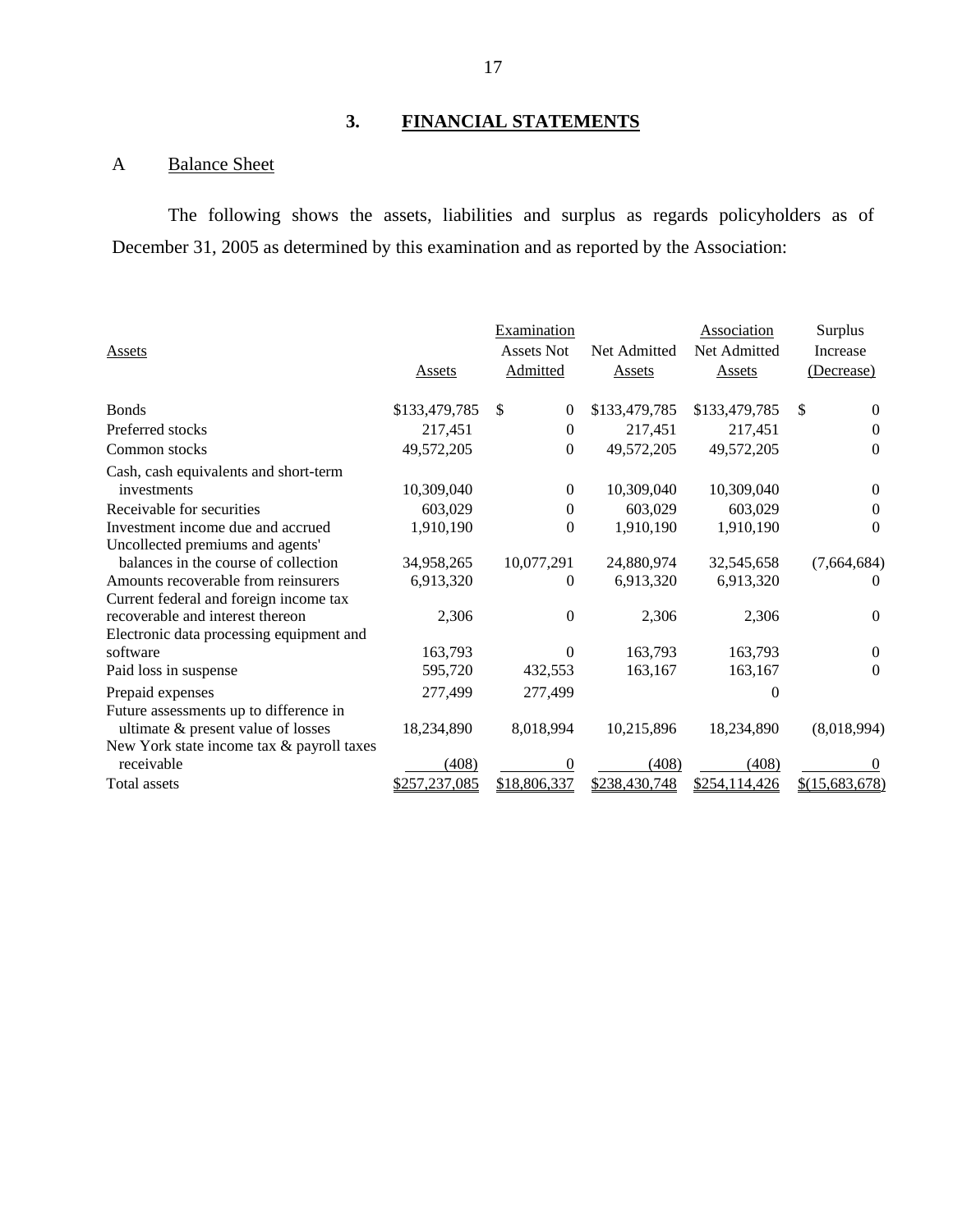|                                                                       |                |                    | Surplus          |
|-----------------------------------------------------------------------|----------------|--------------------|------------------|
| Liabilities                                                           |                |                    | Increase         |
|                                                                       | Examination    | <b>Association</b> | (Decrease)       |
| Losses and loss adjustment expenses                                   | \$245,576,987  | \$216,653,987      | \$(28,923,000)   |
| Other expenses (excluding taxes, licenses and fees)                   | 221,369        | 221,369            |                  |
| Taxes, licenses and fees (excluding federal and foreign income taxes) | 250            | 250                |                  |
| Unearned premiums                                                     | 18,211,984     | 18,211,984         |                  |
| Ceded reinsurance premiums payable (net of ceding commissions)        | 2,045,512      | 2,045,512          |                  |
| Amounts withheld or retained by company for account of others         | 5,312,478      | 5,312,478          |                  |
| Provision for reinsurance                                             | 2,834,021      | 2,834,021          |                  |
| Payable for securities                                                | 447,227        | 447,227            | $\boldsymbol{0}$ |
| <b>Total liabilities</b>                                              | \$274,649,828  | \$245,726,828      | \$(28,923,000)   |
| <b>Surplus and Other Funds</b>                                        |                |                    |                  |
| Unassigned funds (surplus)                                            | \$(36,219,080) | \$8,387,598        | $$$ (44,606,678) |
| Total liabilities, surplus and other funds                            | \$238,430,748  | \$254,114,426      |                  |

NOTE: The Internal Revenue Service has not yet begun to audit tax returns covering tax years 2002 through 2005. The examiner is unaware of any potential exposure of the Association to any tax assessment and no liability has been established herein relative to such contingency.

This examination has determined that as of December 31, 2005, the Association's liabilities exceeded its assets in the amount of \$36,219,080, and its Department mandated minimum required surplus of \$7,500,000 was impaired in the amount of \$43,719,080. It is noted that the Association is a not for profit, assessable, mutual indemnity insurer, which allow it to assess its members additional sums if the premiums charged and interest earned on capital are not sufficient to cover the actual losses. Additionally, under the contracts issued by the Association to its members, each member agrees that it has a liability for the payment of its proportionate share of any deficiency.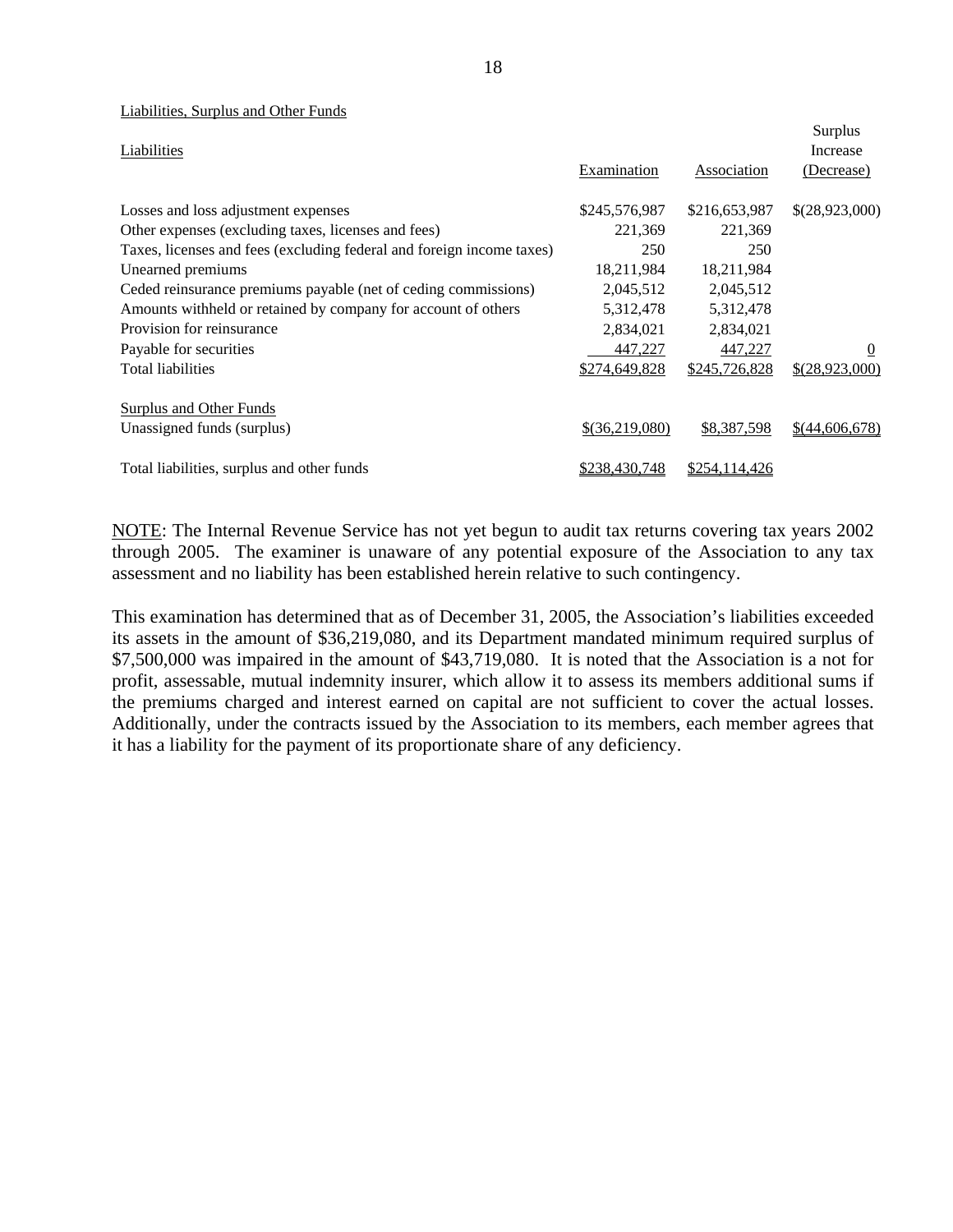<span id="page-20-0"></span>B. Underwriting and Investment Exhibit

Surplus as regards policyholders decreased \$67,579,439 during the four-year examination period January 1, 2002 through December 31, 2005, detailed as follows:

| <b>Underwriting Income</b>                                                                          |                             |                  |
|-----------------------------------------------------------------------------------------------------|-----------------------------|------------------|
| Premiums earned                                                                                     |                             | \$413,408,616    |
| Deductions:<br>Losses and loss adjustment expenses incurred<br>Other underwriting expenses incurred | \$394,912,780<br>70,085,799 |                  |
| Total underwriting deductions                                                                       |                             | 464,998,579      |
| Net underwriting gain or (loss)                                                                     |                             | \$(51,589,963)   |
| <b>Investment Income</b>                                                                            |                             |                  |
| Net investment income earned<br>Net realized capital gain                                           | \$8,767,011<br>2,257,256    |                  |
| Net investment gain or (loss)                                                                       |                             | 11,024,267       |
| Other Income                                                                                        |                             |                  |
| Net gain or (loss) from agents' or premium balances charged off                                     | $$$ (8,005,141)             |                  |
| Total other income                                                                                  |                             | \$(8,005,141)    |
| Net income after dividends to policyholders but before federal<br>and foreign income taxes          |                             | \$(48,570,837)   |
| Federal and foreign income taxes incurred                                                           |                             | 178,800          |
| Net Income                                                                                          |                             | $$$ (48,749,637) |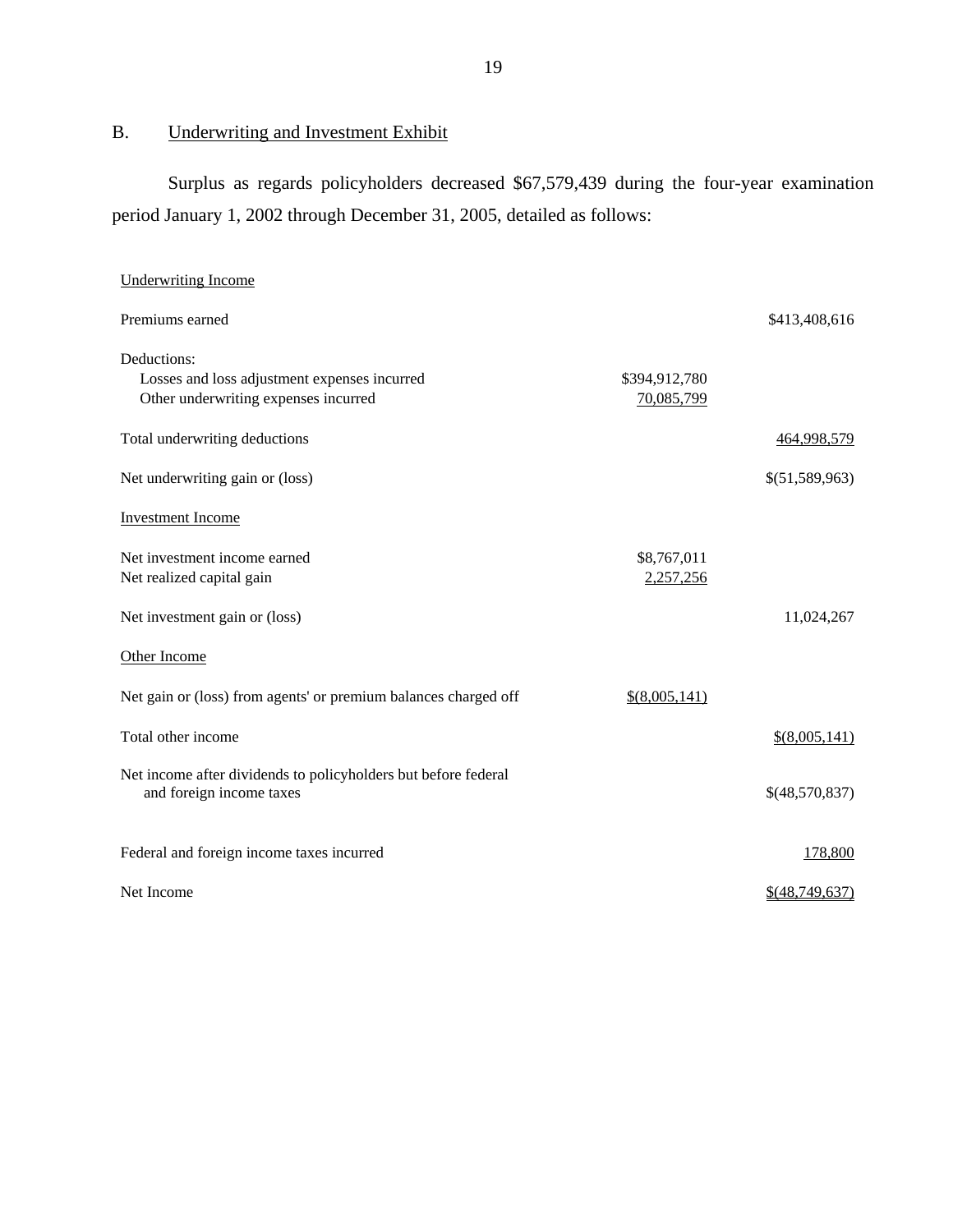# C. Capital and Surplus Account

Surplus as regards policyholders per report on examination as of December 31, 2001 \$12,283,359

|                                                     | Gains in<br>Surplus | Losses in<br>Surplus |              |
|-----------------------------------------------------|---------------------|----------------------|--------------|
| Net income                                          |                     | \$48,749,637         |              |
| Net unrealized capital gains or (losses)            | \$4,500,356         |                      |              |
| Change in nonadmitted assets                        |                     | 15,541,778           |              |
| Change in provision for reinsurance                 | 1,280,392           |                      |              |
| Aggregate write-ins for gains and losses in surplus | 10,008,228          |                      |              |
| Total gains and losses                              | \$15,788,976        | \$64,291,415         |              |
| Net increase (decrease) in surplus                  |                     |                      | (48,502,439) |
| Surplus as regards policyholders per report on      |                     |                      |              |

examination as of December 31, 2005  $$(36,219,080)$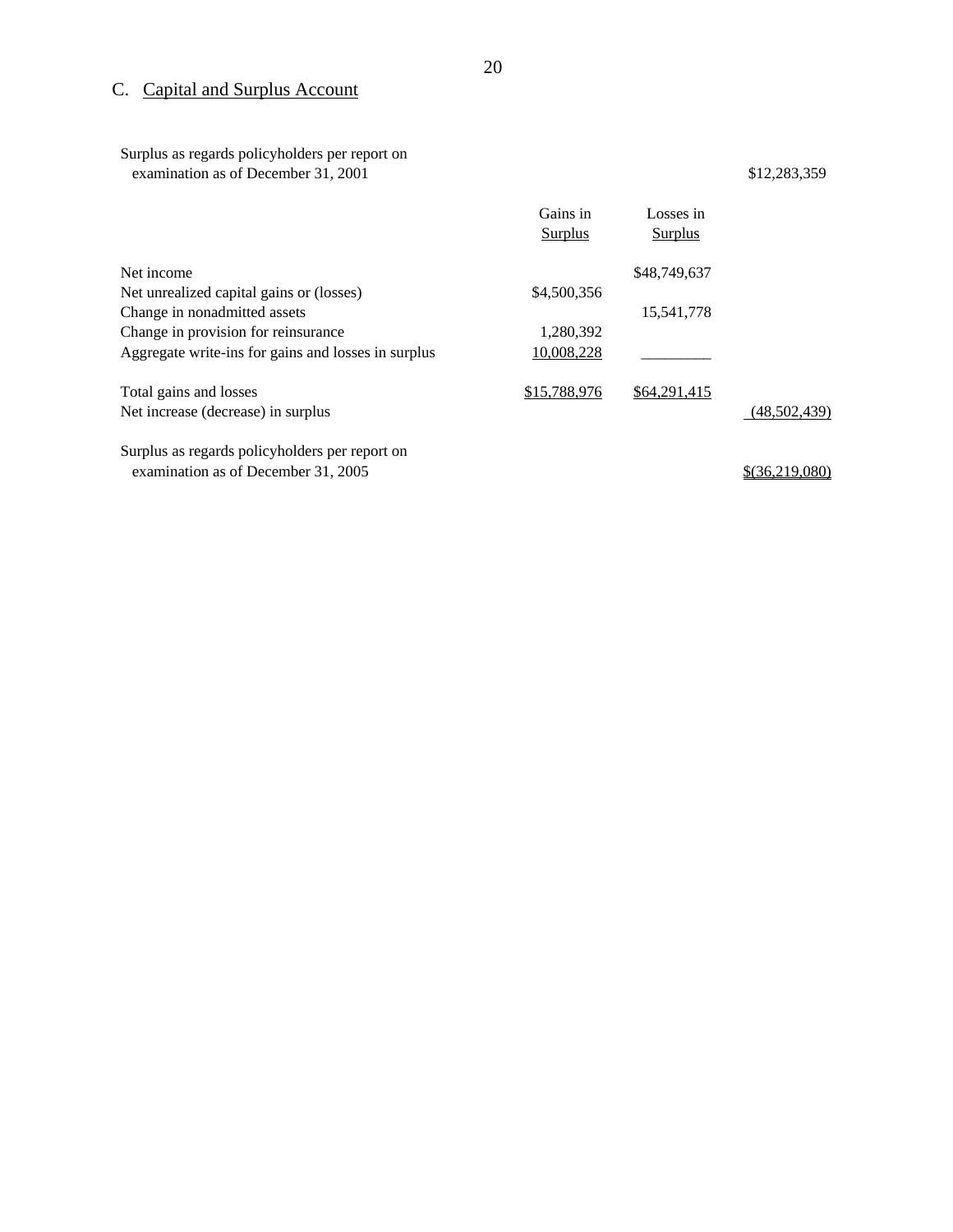# <span id="page-22-0"></span>**4. UNCOLLECTED PREMIUMS AND AGENTS' BALANCES IN THE COURSE OF COLLECTION**

21

The examination admitted asset for the captioned item of \$24,880,974 is \$7,664,684 less than the \$32,545,658 reported by the Association in its 2005 annual statement. A review of this item indicated that the Association was reducing its not admitted asset for installments more than 90 days due by losses payable to members. This accounting treatment is in violation of the provisions of Part 110.1(a) of Department Regulation 13-A. Additionally, the Association admitted Uncollected premiums, agents' balances in the course of collection were more than ninety days overdue in violation of the provisions of paragraph 10 of SSAP No. 6.

It is recommended that the Association comply with SSAP No. 6 and Department Regulation 13-A, when determining the non-admitted portion of Uncollected premiums, agents' balances in the course of collection.

Additionally, a review of subsequent collections revealed that the Association had not collected \$1,020,025 from three members that filed for bankruptcy. SSAP No. 6 which requires that the company periodically evaluate its receivables to determine the probability of impairment. If such is probable, SSAP No. 6 requires that any uncollectible receivable shall be written off and charged to income in the period the determination is made.

It is recommended that the Association comply with SSAP 6, paragraph 10 and write off any receivable deemed uncollectible.

# **5. FUTURE ASSESSMENTS UP TO DIFFERENCE IN ULTIMATE AND PRESENT VALUE OF LOSSES**

The examination admitted value for the captioned asset of \$10,215,896 is \$8,018,994 less than the \$18,234,890 reported by the Association as of December 31, 2005. The factor it uses to discount the reserve associated with the asset future assessment recoverable is 4.64%, which is derived from the usual investment yield prescribed in the NAIC's Insurance Regulatory information System ("IRIS") adjusted to include realized gains and losses (grossed up for Federal income tax effect due to the Association special tax treatment under Internal Revenue Code Section 526), and the change of unrealized capital gains and losses. According to the IRIS report for 2005, the Association's actual investment yield was 2.3%. It is the Department's opinion that the Association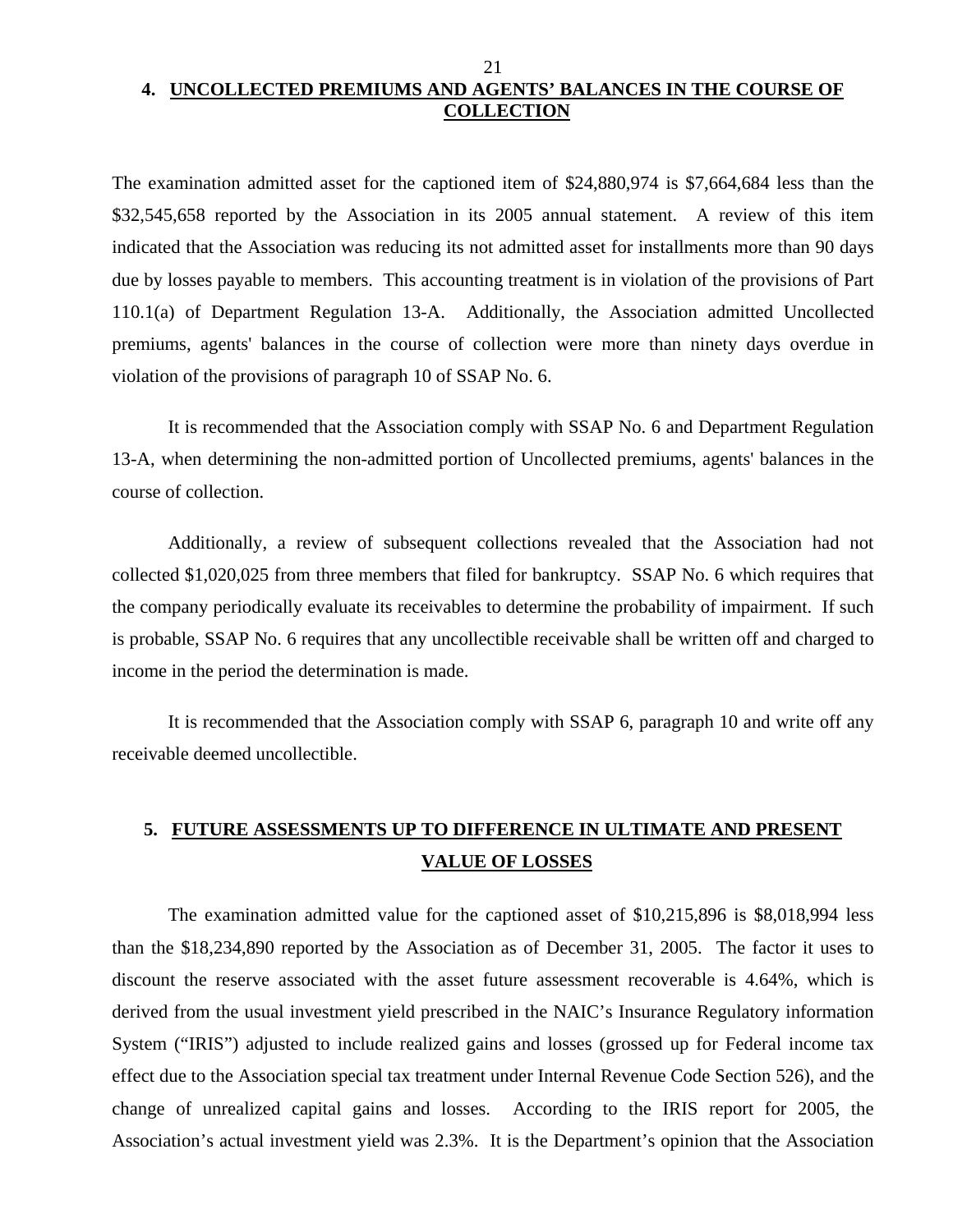<span id="page-23-0"></span>should use a discount factor based on the actual yield of 2.3% instead of the prescribed yield of 4.64%. The examination change reflects the difference between the two discount factors.

The Department allows the Association to take credit for the captioned asset based on the determination that if there are sufficient invested assets to cover the present value of losses, the difference between the actual loss amount and the present value, would be allowed as an admitted asset.

The allowance of this asset is based on the understanding that:

- 1. the Association's policies allows them to assess their members if additional funds are needed to cover outstanding losses and;
- 2. the Association is under no legal obligation to pay the losses on any policy on which the member has defaulted on premium or assessment payments.

The Department requires the Association to submit quarterly verification of the interest rate used in the calculation of the captioned asset. In addition, the Department requests that the Association submit verification of the methodology and data used in the calculation of this asset. Subsequent to, and during the examination period, the Association failed to provide the Department with any of the above information.

It is recommended that the Association submit the documentation agreed upon with the Department on a timely basis. A similar recommendation was included in the prior report.

#### **6. LOSSES AND LOSS ADJUSTMENT EXPENSES**

The examination liability for the captioned items of \$245,576,987 is \$28,923,000 more than the \$216,653,987 reported by the Association as of December 31, 2005. The examination analysis was conducted in accordance with generally accepted actuarial principles and practices and was based on statistical information contained in the Association's internal records and in its filed annual statements.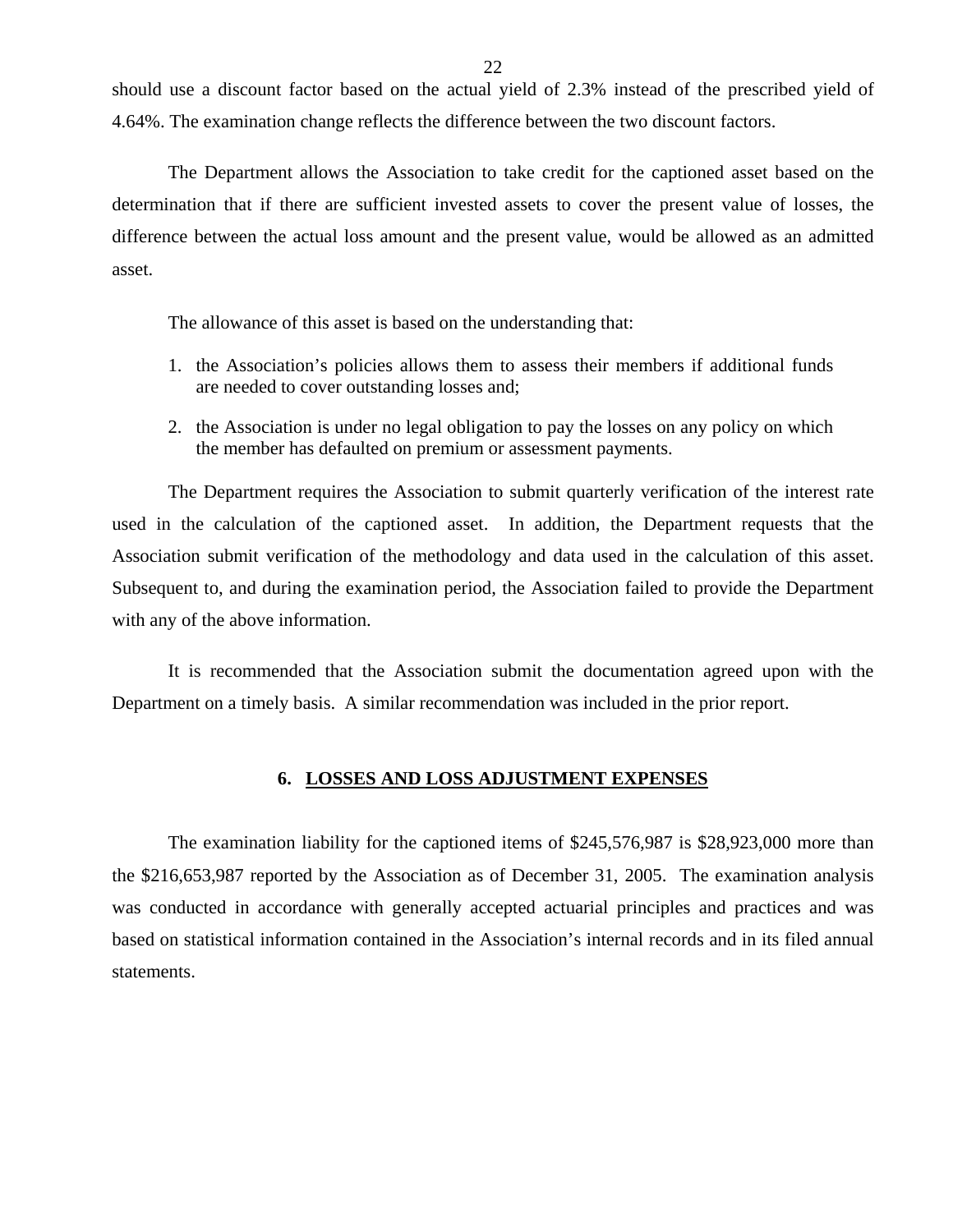#### 23

## **7. EXPOSURE TO ASBESTOS AND ENVIRONMENTAL CLAIMS**

<span id="page-24-0"></span>Since the early 1980's, the Association has had a discretionary practice of indemnifying former Members for asbestos-related and other occupational disease claims arising from occurrences related to pre-1989 years (the "Closed Claim Years"). Such payments on Closed Claim Years are not subject to assessment on the former Members.

In February 2002, a former Member commenced legal action against the Association for increased coverage claiming that asbestos-related claims should be subject to only one deductible per insurance policy year, rather than one deductible per claim.

In June 2004, the Association filed a Declaratory Judgment Action in Federal Court against all of its pre-1989 members seeking to terminate its prior practice of indemnifying the former Members for asbestos-related and other occupational disease claims arising from occurrences related to the Closed Claim Years. The basis for the complaint was that the former Members were never assessed to cover what were then unknown claims; therefore, the costs of the Closed Year Claims were being improperly shifted to the Association's current members, without their consent and in violation of the principles of mutuality. As of the date of this report, the Action had not been settled.

#### **8. CONCLUSION**

This examination has determined that as of December 31, 2005, the Association's liabilities exceeded its assets in the amount of \$36,219,080, and its Department mandated minimum required surplus of \$7,500,000 was impaired in the amount of \$43,719,080. It is noted that the Association is a not for profit, assessable, mutual indemnity insurer, which allow it to assess its members additional sums if the premiums charged and interest earned on capital are not sufficient to cover the actual losses. Additionally, under the contracts issued by the Association to its members, each member agrees that it has a liability for the payment of its proportionate share of any deficiency.

Subsequent to the examination date, the Association levied assessments against the holders of assessable policies in effect in insurance years 2005 and prior in the amount of \$39,275,944, of which \$35,331,106 was subsequently collected. The \$35,331,106 collected is \$25,115,210 more than the \$10,215,896 examination admitted asset for Future assessments up to the difference in ultimate and present value of losses.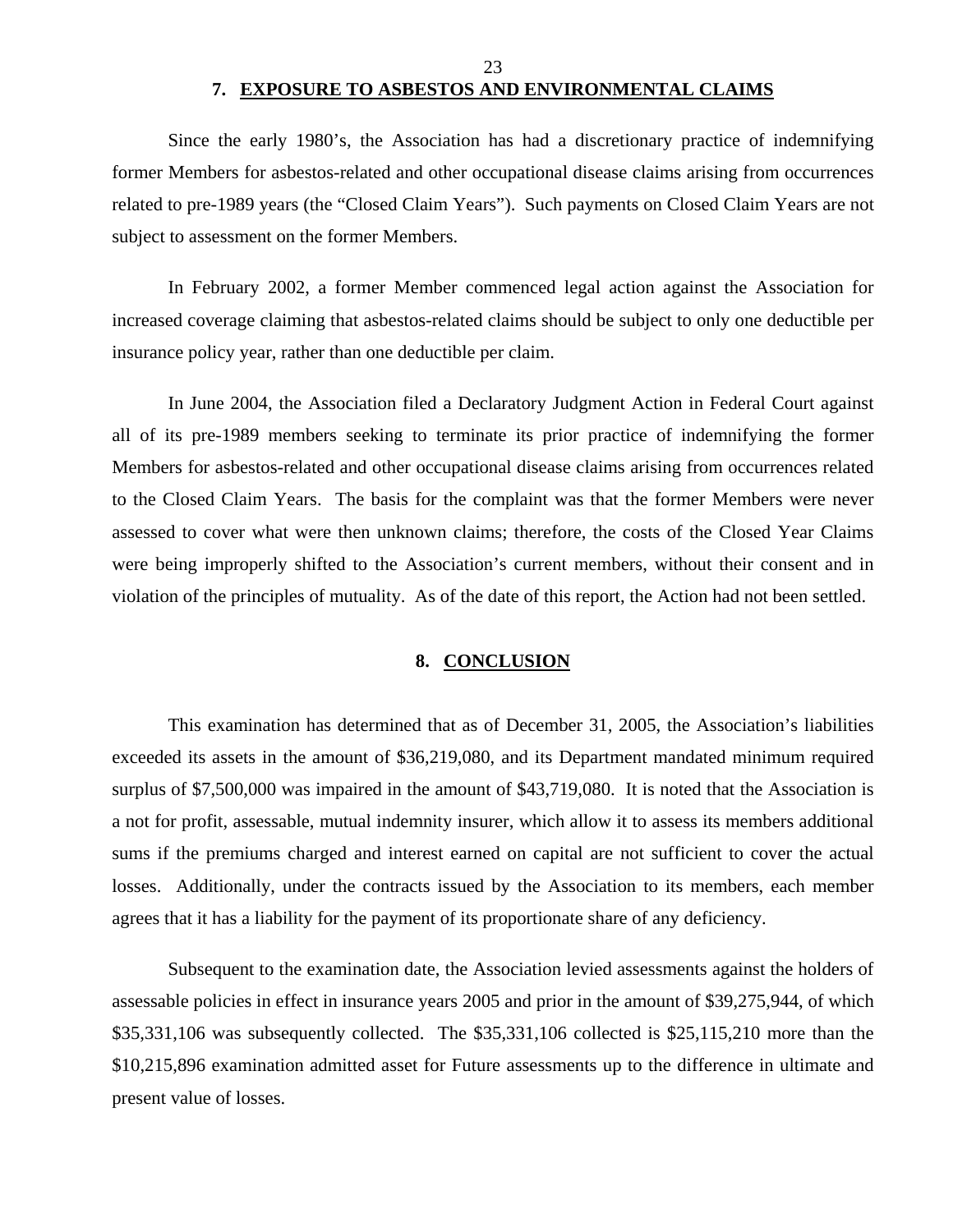Additionally, the examination surplus includes the disallowance of approximately \$7.7 million of uncollected premiums and agents' balances in the course of collection, which includes \$1.0 million due from members that filed for bankruptcy and \$6.7 million representing installments more than 90 days past due. It is noted that the Association took credit for these amounts by offsetting amounts owed by the Association to the members, based on its by-laws and rules of the Association, which state "the Association shall be entitled to set off any amount due to a Member against any amount due to such Member from the Association." While there is no provision in the Insurance Law or Statements of Statutory Accounting Principals which would allow for such offsets, the Department notes that the structure of the Association is unique in that losses are paid by the members and reimbursed by the Association.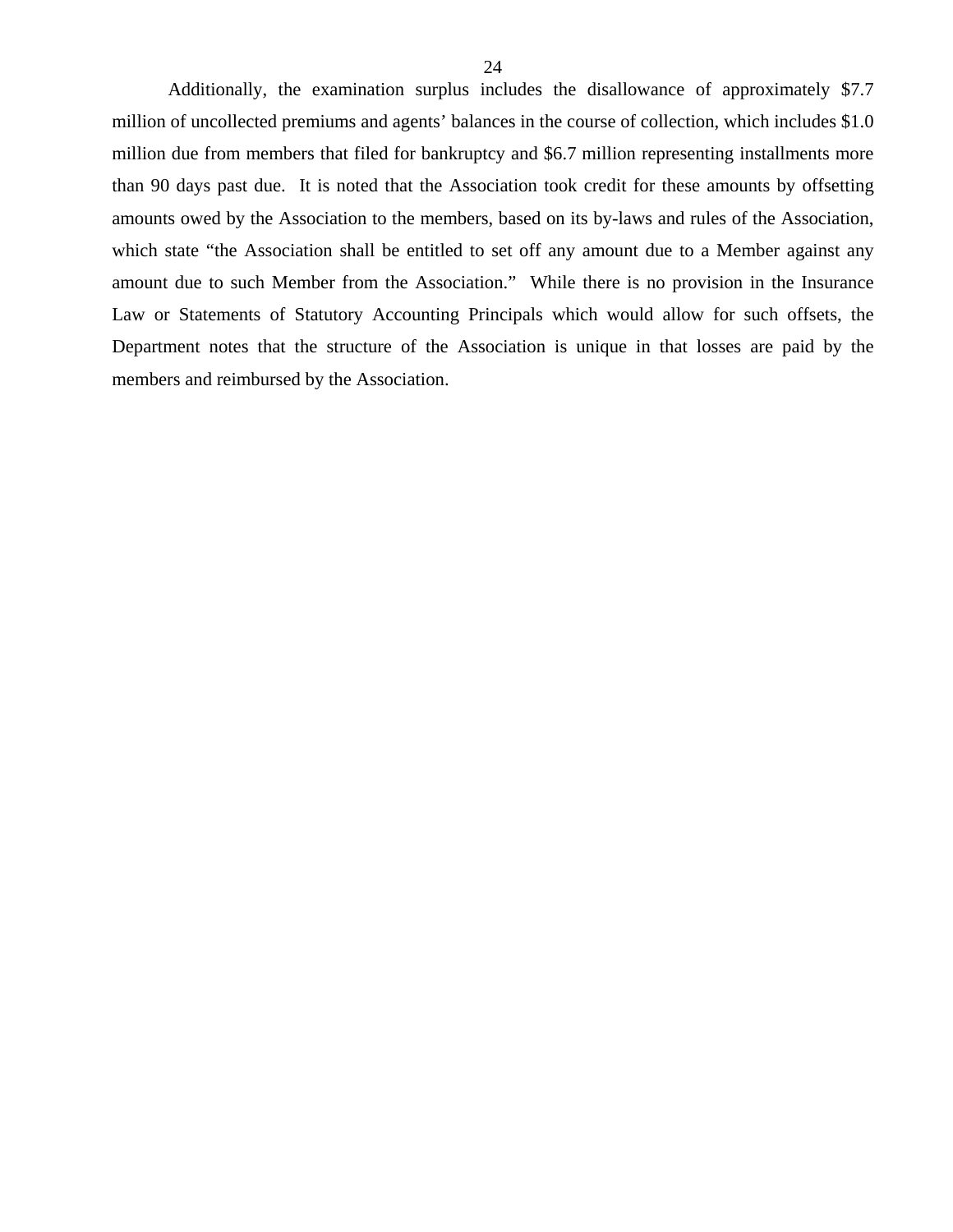### **9. COMPLIANCE WITH PRIOR REPORT ON EXAMINATION**

The prior report on examination contained fourteen recommendations as follows (page numbers refer to the prior report):

### ITEM PAGE NO.

### A. Reinsurance

i. It was recommended that the Association adhere to the provisions of Paragraph 8 of SSAP 63 and incorporate all of its pool business as if it were any other reinsurance arrangement. 7

The Association has not complied with this recommendation. A similar comment is made in this report.

ii. It was also recommended that the Association not include assumed reinsurance losses as an offset to reinsurance recoverable in Schedule F, Part 5, Column 6. 7

The Association has not complied with this recommendation. A similar comment is made in this report.

iii. It was recommended that the Association make a conscientious effort to 8 obtain finalized contracts in accordance with the guidelines set forth in SSAP No. 62 of the National Association of Insurance Commissioners Accounting Practices and Procedures Manual.

The Association has not complied with this recommendation. A similar comment is made in this report.

iv. It was also recommended that if the Association does not obtain signed 8 finalized contracts within nine months after commencement of the policy period that the Association treat the reinsurance arrangement as a retroactive reinsurance.

The Association has not complied with this recommendation. A similar comment is made in this report.

v. It was recommended that all reinsurance contracts contain the 9 insolvency clauses meeting the requirements of Section 1308 of the New York Insurance Law.

The Association has not complied with this recommendation. A similar comment is made in this report.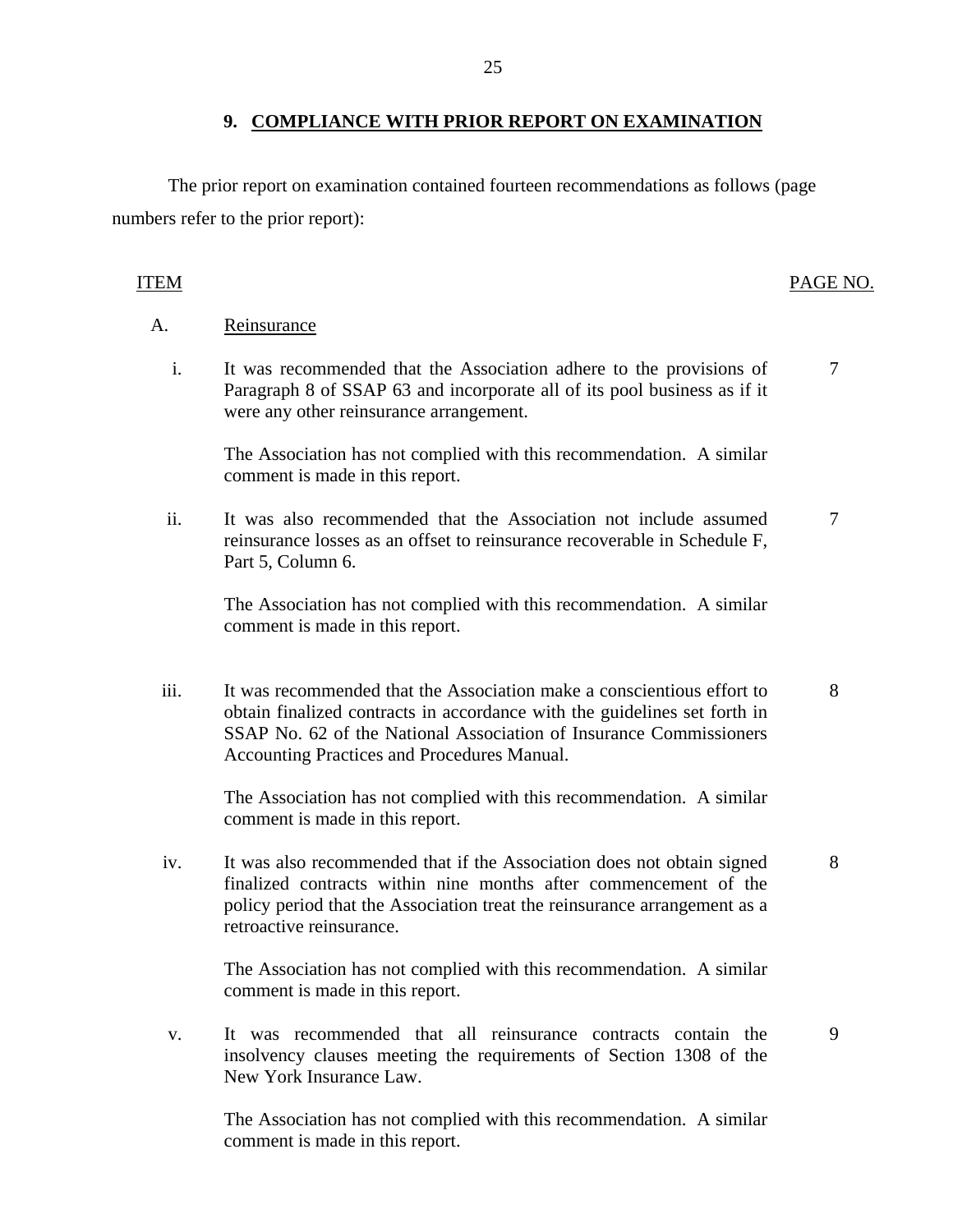vi. It was recommended that the Association submit for approval to the 11 superintendent the trust agreement that is being held in a foreign bank.

This recommendation is not longer applicable since the trust agreement was terminated in 2003.

vii. It was recommended that the Association obtain all letters of credit or 12 trust agreements that are held by the broker to receive the proper credit due the Association.

The Association has not complied with this recommendation. A similar comment is made in this report.

- B. Accounts and Records
- (1) Custodian Agreement

It was recommended that the Association obtain a formal custodian 12 agreement from Deutsch Bank in conformity with Part 1-Section IV (J) of the NAIC Financial Condition Examiners Handbook.

The Association has complied with this recommendation.

#### (2) Premiums and Agents' Balances in Course of Collection

It was recommended that the Association follow the instructions in 13 SSAP No. 6 of the NAIC Accounting Practices and Procedures Manual, as well as Section 1301 of the New York Insurance Law and Part 110.1 of Department Regulation 13A, when determining the non-admitted portion of the Agents' balances and uncollected premiums account.

The Association complied with the part of the recommendation corresponding to Section 1301 of the New York Insurance Law. However, it did not comply with the rest of the recommendation and a similar recommendation is made in this report.

#### (3) Regulation 20 Credit

It was recommended that the Association comply with the provisions of 14 Part 125.4 of Department Regulation 20 in future statement filings with this Department and limit any credit to 10% of its reported surplus to policyholders.

The Association complied with the part of the recommendation relating to the 10% credit limit. However, it did not comply with the other requirements of Department Regulation 20.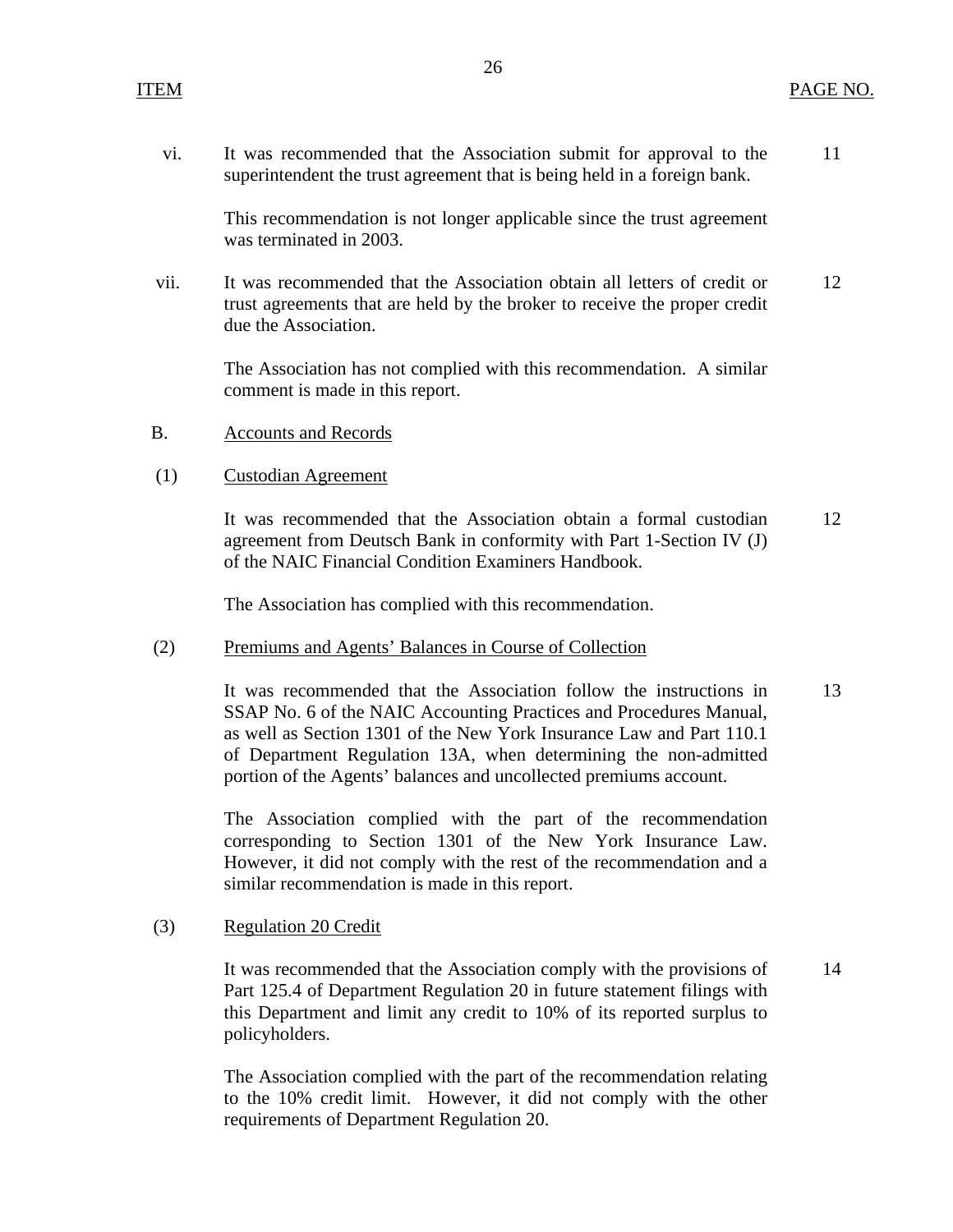## <span id="page-28-0"></span>C. Future Assessments Up to Difference in Ultimate and Present Value of Losses

It was recommended that the Association submit the documentation 20 agreed upon with the Department on a timely basis.

The Association has not complied with this recommendation. A similar comment is made in this report.

### D. Loss and Loss Adjustment Expenses

i. It was recommended that the Association include its share of the 21 reserves associated with its participation in this pool under the captions "Losses" and "Loss adjustment expenses" on line 1 and 3 of page 3 in its filed annual statement, pursuant to the provisions of SSAP 63.

The Association has complied with this recommendation.

ii. It was recommended that the statement of actuarial opinion include the 22 reserves associated with the Pool.

The Association has complied with this recommendation.

iii. It was recommended that the Association comply with the annual 22 statement instructions when completing Schedule P.

The Association has complied with this recommendation.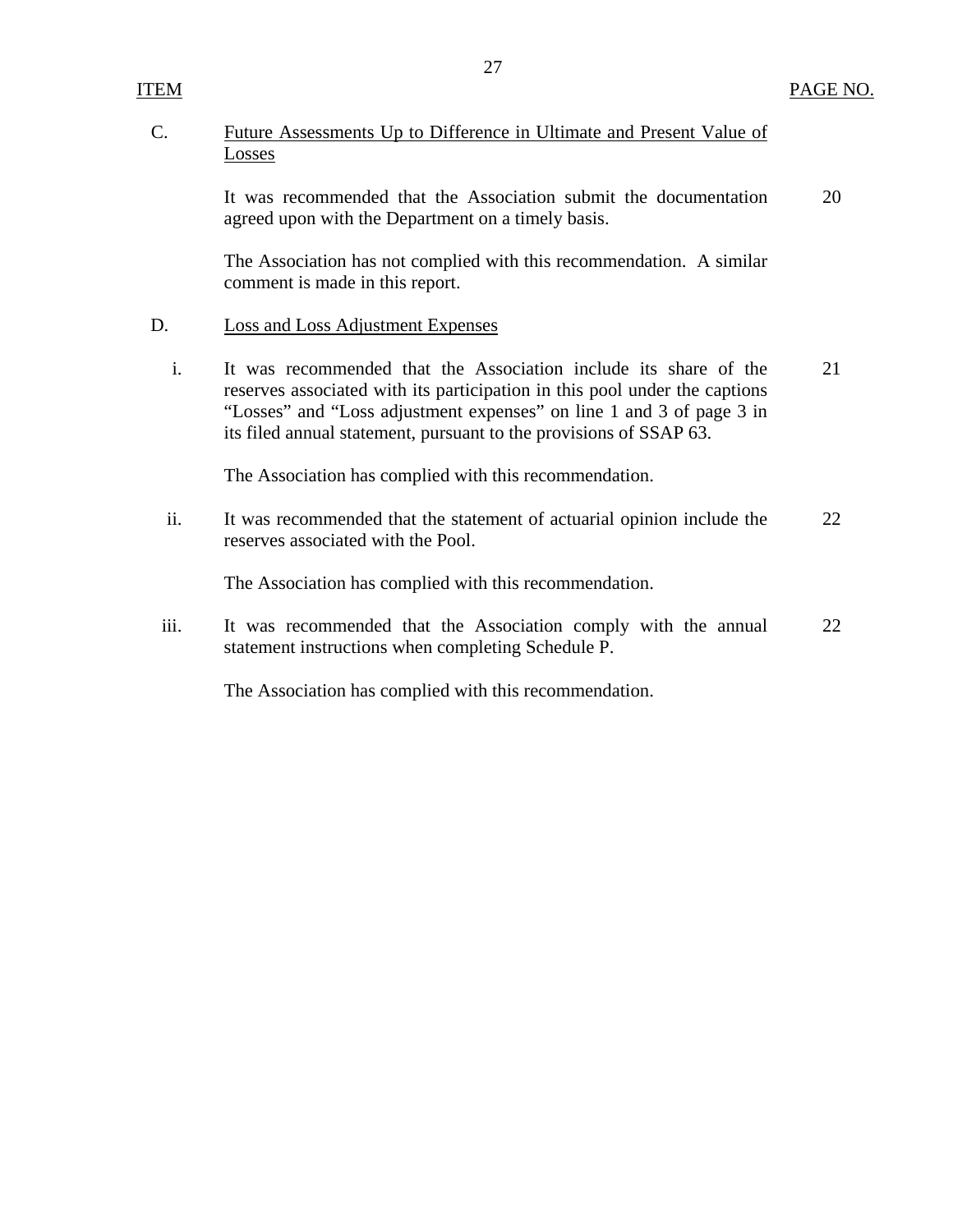# **10. SUMMARY OF COMMENTS AND RECOMMENDATIONS**

### ITEM PAGE NO.

### A. Conclusion

This examination has determined that as of December 31, 2005, the 1, 18, 23 Association's liabilities exceeded its assets in the amount of \$36,219,080, and its Department mandated minimum required surplus of \$7,500,000 was impaired in the amount of \$43,719,080. It is noted that the Association is a not for profit, assessable, mutual indemnity insurer, which allow it to assess its members additional sums if the premiums charged and interest earned on capital are not sufficient to cover the actual losses. Additionally, under the contracts issued by the Association to its members, each member agrees that it has a liability for the payment of its proportionate share of any deficiency.

### B. Management

- i. It is recommended that board members who are unable or unwilling to attend  $\frac{5}{5}$ meetings consistently should resign or be replaced.
- ii. It is recommended that the Association furnish each member of its board of 5 directors with the report on examination and each such member sign a statement, which shall be retained in the Association's files, confirming that such member has received and read such report, pursuant to the provisions of Section 312(b) of the New York Insurance Law.

### C. Territory and Plan of Operation

It is recommended that in the Association report its premiums written outside  $\frac{7}{10}$ the United States in line 57 of Schedule T according to the NAIC annual statement instructions.

### D. Reinsurance

- i. It is recommended that the Association account for premiums and losses 8 assumed from and ceded to the Pool on a gross basis, rather than netted against each other, pursuant to the provisions of SSAP No. 63, paragraph 8.
- ii. It is recommended that the Association not include assumed reinsurance 8 losses as an offset to its provision for unauthorized reinsurance in Schedule F, Part 5 of its annual statement.
- iii. It is recommended that the Association comply with Department Regulation 9 98 and have its reinsurance intermediary procure written evidence from the assuming insurers that they agree to the risk or that the reinsurance intermediary has the authority to bind coverage for the assuming insurer.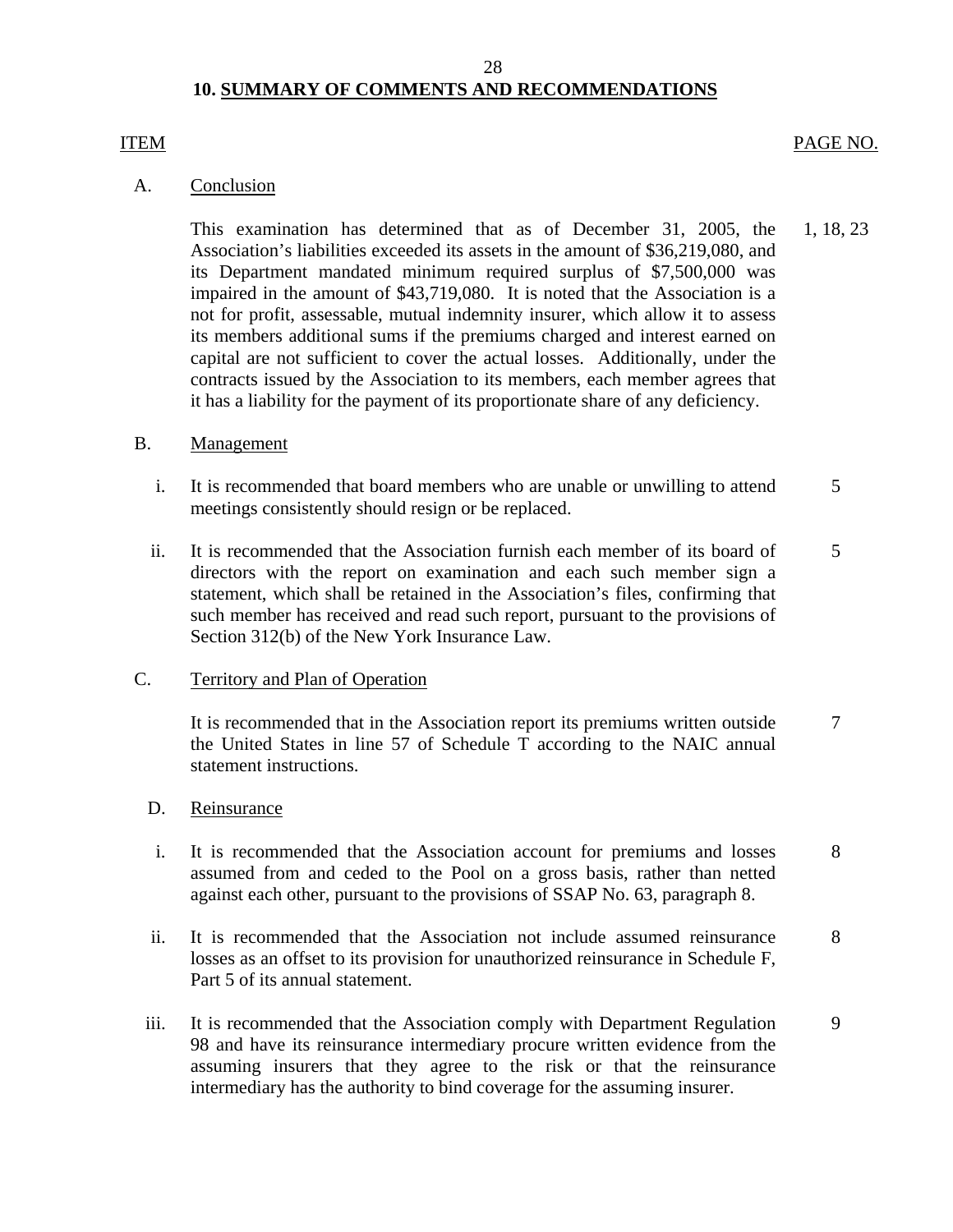| iv. It is recommended that the Association obtain finalized reinsurance contracts |  |
|-----------------------------------------------------------------------------------|--|
| in accordance with the guidelines set forth in SSAP No. 62, paragraph 23.         |  |

- v. It is also recommended that where the Association does not receive finalized signed reinsurance contracts from its reinsurance intermediaries within nine months of the annual statement as of date, that it should treat such arrangements as retroactive reinsurance agreements. 9
- vi. It is recommended that the Association amend its reinsurance agreements to include the insolvency clause meeting the requirement of Section  $1308(a)(2)(A)(i)$  and (ii) of the New York Insurance Law. A similar recommendation was made in the prior report on examination. 9
- vii. It is recommended that the Association retain all letters of credit that are being used by it to take credit for reinsurance recoverable balances due from unauthorized reinsurers. 13
- viii. It is recommended that the Association maintain all of the required documentation pursuant to the provisions of Department Regulation 20 to take credit for cessions to unauthorized reinsurers. 13
- E. Abandoned Property Report

It is recommended that the Association file its abandoned property reports on a timely basis pursuant to the provisions of Section 1316 of the New York Abandoned Property Law. 14

- F. Accounts and Records
	- i. Directors and Officer Policy

It is recommended that the Association comply with Department Regulation 110, Part 72.4 and add a coinsurance of .5% to its directors and officers policy. 15

ii. CPA Contract

It is recommended that the Association comply with Section 307(b)(1) of the New York Insurance Law and Part 89.2 of Department Regulation 118 regarding its CPA contract by including a provision which requires the accountant to notify the superintendent if the accountant has determined that the insurer has materially misstated its filed financial condition. 15

iii. Fidelity Insurance

It is recommended that either the Association or Shipowners Claims Bureau obtain fidelity insurance to properly safeguard the Association's assets. 15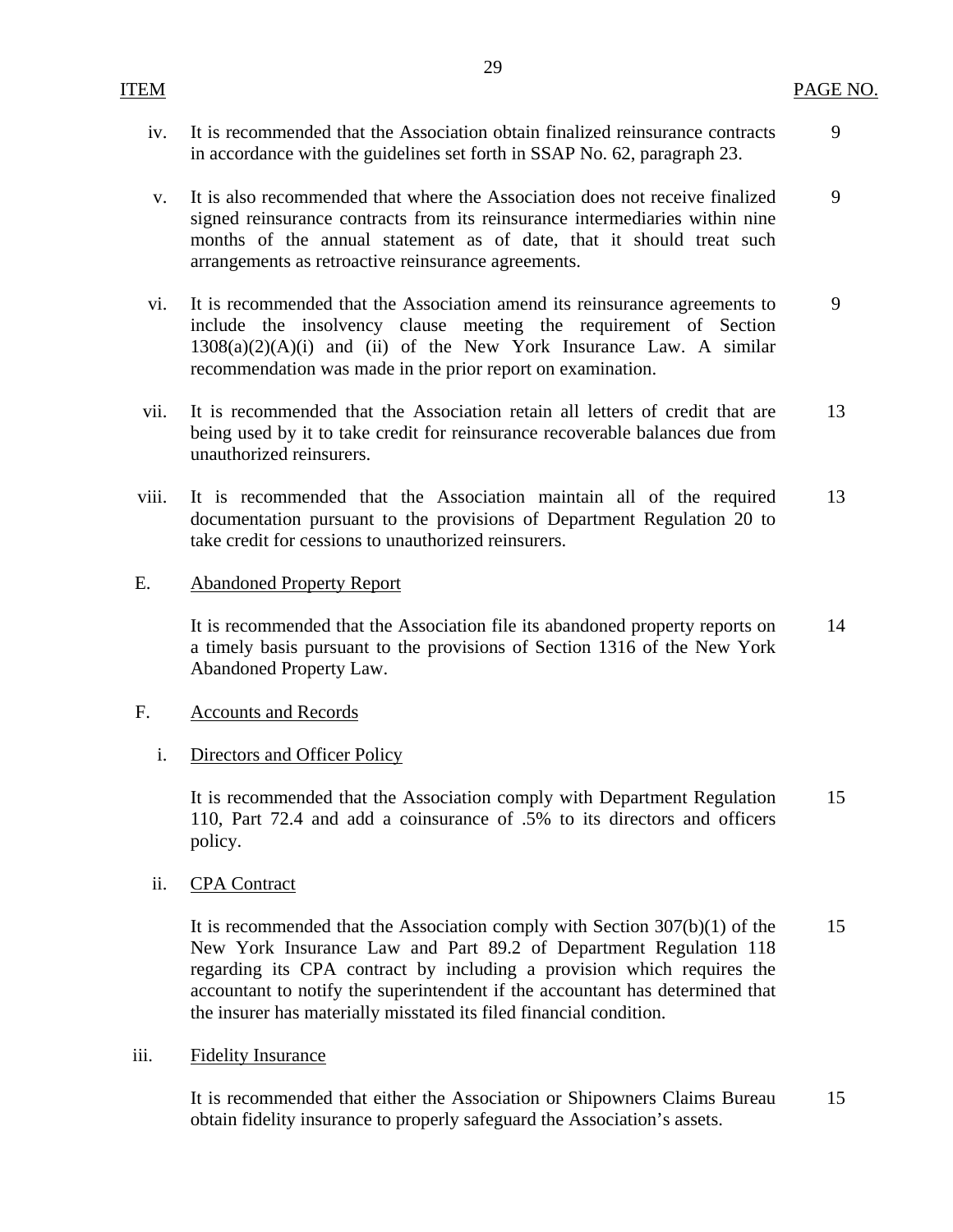### iv. Reinsurance Recoverable

- a. It is recommended that the Association comply with Section  $1301(a)(22)$  of the Insurance Law and SSAP No. 20, paragraph 2 and non-admit those recoverable that are not available for payment of losses and claims. 16
- b. It is recommended that the Association offset any recoverable deemed uncollectible against the accounts, exhibits and schedules in which they were originally recorded, pursuant to the provisions of paragraph 56 of SSAP No. 62. 16

## v. Admitted Assets

It is recommended that the Association comply with Section 1302(a)(5) of the New York Insurance Law and does not report tangible fixture as admitted assets. 16

### vi. Conflict of Interest Statement

It is recommended that each director of the Association sign a conflict of interest statement annually and disclose any conflict. 16

## G. Uncollected Premiums and Agents' Balances in the Course of Collection

- i. It is recommended that the Association comply with SSAP No. 6 and Department Regulation 13-A, when determining the non-admitted portion of uncollected premiums and agents' balances in the course of collection. 21
- ii. It is recommended that the Association comply with SSAP 6, paragraph 10 and write off any receivable deemed uncollectible. 21

## H. Future Assessments Up to Difference in Ultimate and Present Value of Losses

It is recommended that the Association submit the documentation agreed upon with the Department on a timely basis. 22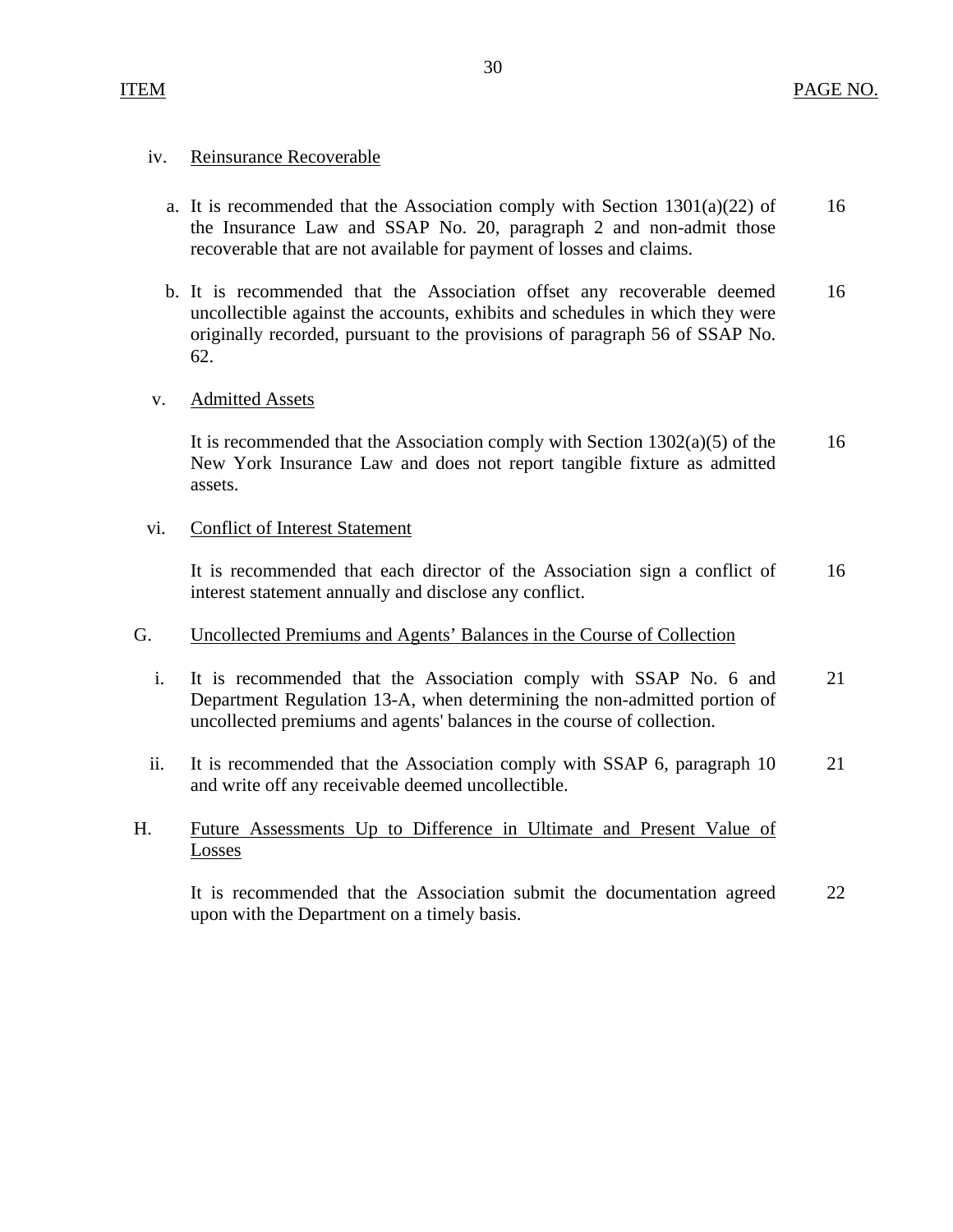Respectfully submitted,

 $\sqrt{s}$ /s/ Maribel C. Nunez, C.P.C.U. Senior Insurance Examiner

## STATE OF NEW YORK ) )SS:  $\mathcal{L}$ COUNTY OF NEW YORK )

MARIBEL C. NUNEZ, being duly sworn, deposes and says that the foregoing report, subscribed by her, is true to the best of her knowledge and belief.

 $\sqrt{s}$ /s/ Maribel C. Nunez, C.P.C.U.

Subscribed and sworn to before me

this  $\qquad \qquad$  day of  $\qquad \qquad$  , 2009.